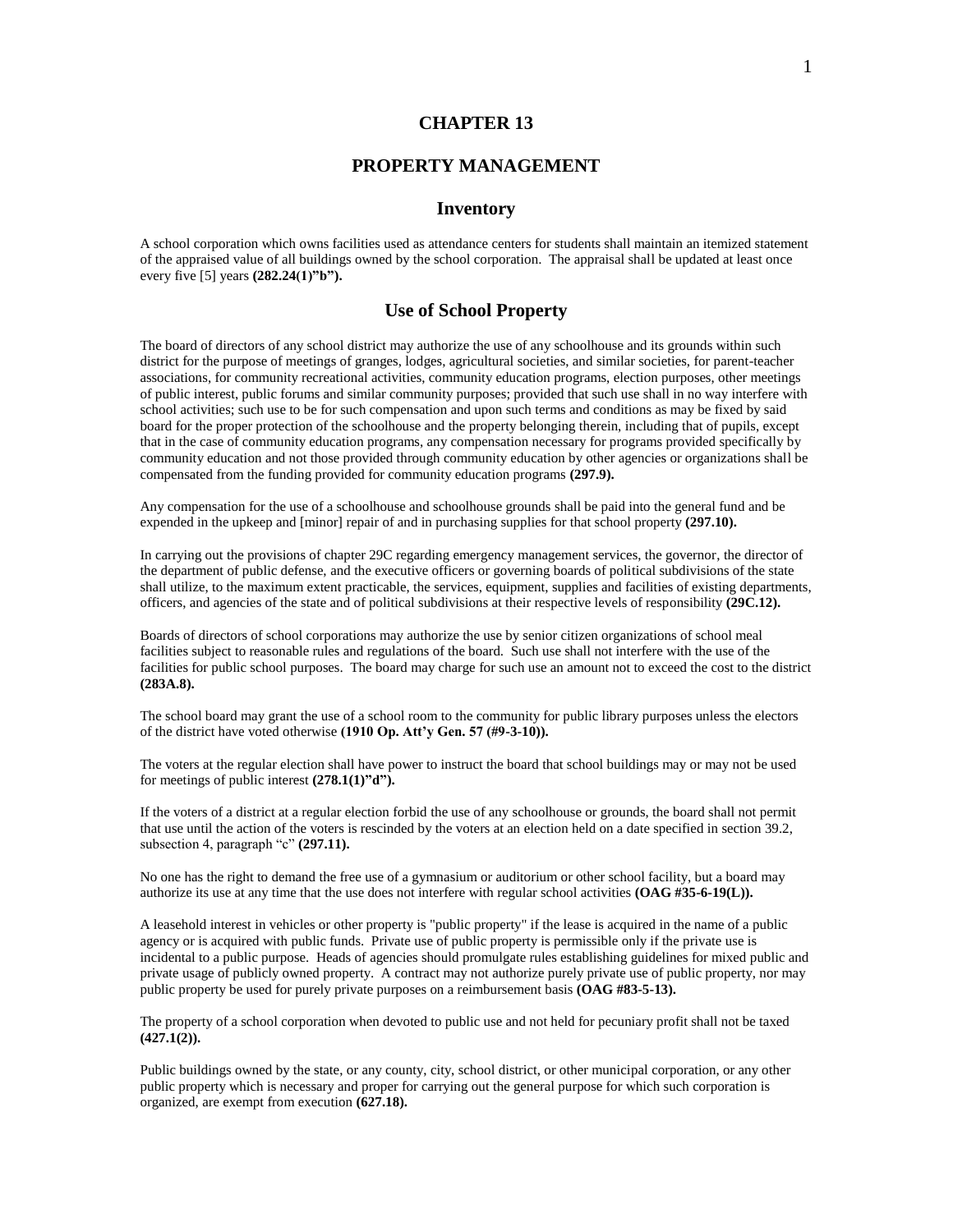The board of directors shall notify the cities located within the school district, the counties in which the school district may be located, and the department of administrative services annually of the facilities and buildings owned by the public school corporation which are vacant and available to be leased or purchased **(297.4).**

Before proceeding to construct or purchase a facility as otherwise provided by law, a public agency shall inquire of other public agencies having facilities within the same general geographic area concerning the availability of all or part of those facilities for rent or sharing by agreement with the inquiring public agency. If there are no suitable facilities available for rent or sharing, the governing body of the public agency shall record its findings in its meeting minutes **(28E.18).**

The governor shall issue an executive order requiring all state agencies to consider the leasing of a vacant facility or building which is appropriately located and which is owned by a public school corporation before a state agency leases, purchases, or constructs a facility or building. The state agency may lease a facility or building owned by a public school corporation with an option to purchase the facility or building in compliance with section 297.22. The lease shall provide that the public school corporation may terminate the lease if the corporation needs to use the facility or building for school purposes. The public school corporation shall notify the state agency at least thirty [30] days before the termination of the lease **(7.20).**

## **Religious Use**

If school districts permit community groups to use schoolhouse or grounds for meetings, religious groups are entitled to use school property on an equal basis. School boards may promulgate 'time, place and manner' regulations for use of school property **(OAG #82-4-29).**

School districts and AEA boards shall make public school services, which shall include special education programs and services and may include health services, services for remedial education programs, guidance services, and school testing services, available to children attending nonpublic schools in the same manner and to the same extent that they are provided to public school students. Service activities shall be similar to those undertaken for public school students. Health services, special education support, and related services provided by AEAs for the purpose of identifying children with disabilities, assistance with physical and communications needs of students with physical disabilities, and services of an educational interpreter may be provided on nonpublic school premises with the permission of the lawful custodian of the property. Other special education services may be provided on nonpublic school premises at the discretion of the school district or AEA provider of the service and with the permission of the lawful custodian of the property **(256.12(2)).**

There is no statute that allows a school board to loan school property to a parochial school **(OAG #29-10-19).** [Exception - Textbooks, See Iowa Code section 301.1.]

A public school board may lease a vacant school building to a parochial school board for one year if adequate consideration is paid for the leasehold interest **(OAG #65-6-14).**

A local board may set aside a public school classroom for the exclusive use of shared-time classes **(1972 Op. Att'y Gen. 453 (72-5-9)).**

# **Sex Offender Prohibitions and Exclusion Zones**

A sex offender who has been convicted of a sex offense against a minor or a person required to register as a sex offender in another jurisdiction for an offense involving a minor shall not do any of the following: *a.* Be present upon the real property of a public or nonpublic elementary or secondary school without the written permission of the school administrator or school administrator's designee, unless enrolled as a student at the school. *b.* Loiter within three hundred feet of the real property boundary of a public or nonpublic elementary or secondary school, unless enrolled as a student at the school.

*c.* Be present on or in any vehicle or other conveyance owned, leased, or contracted by a public or nonpublic elementary or secondary school without the written permission of the school administrator or school administrator's designee when the vehicle is in use to transport students to or from a school or school-related activities, unless enrolled as a student at the school or unless the vehicle is simultaneously made available to the public as a form of public transportation.

*d.* Be present upon the real property of a child care facility without the written permission of the child care facility administrator.

*e.* Loiter within three hundred feet of the real property boundary of a child care facility.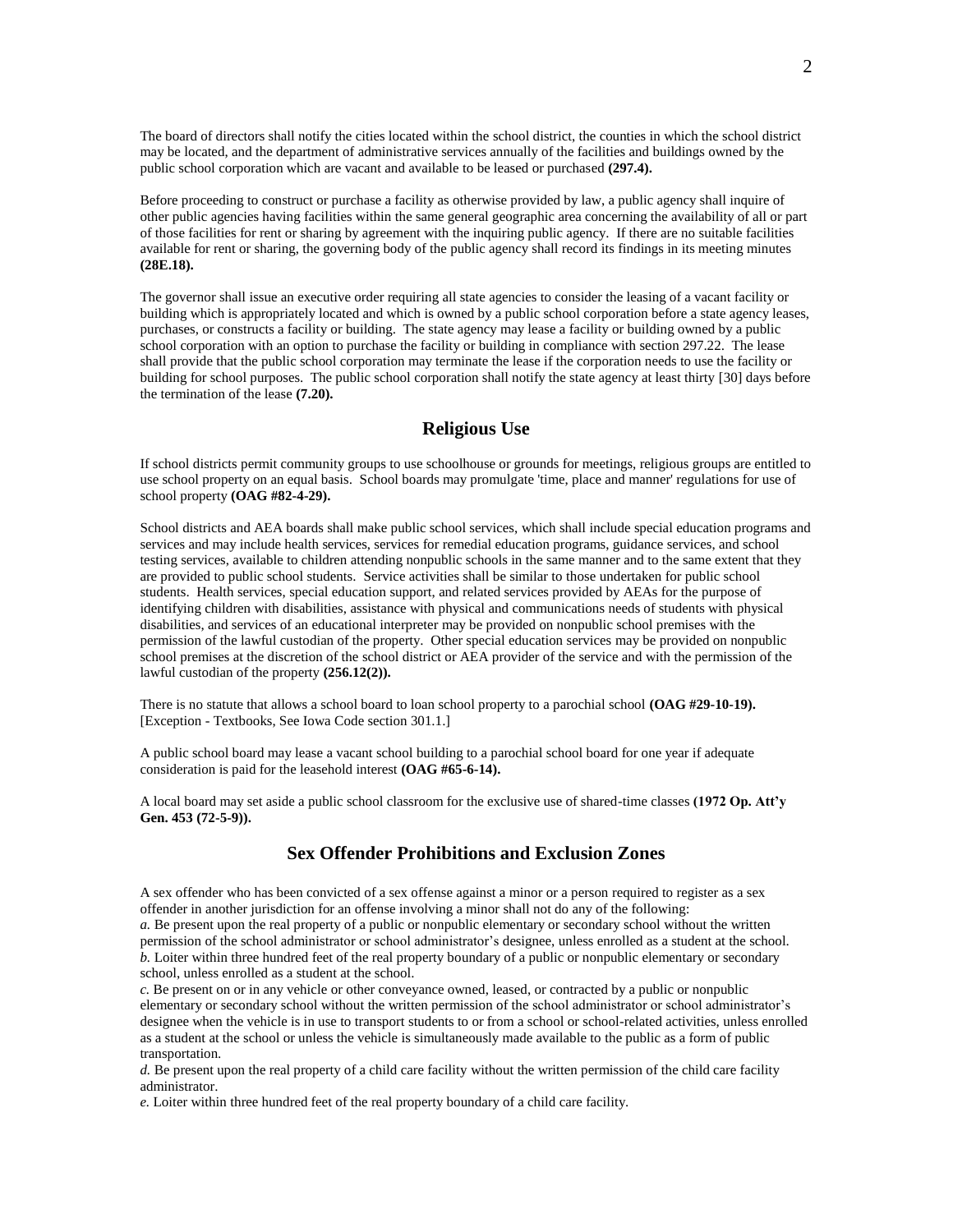*f.* Be present upon the real property of a public library without the written permission of the library administrator. *g.* Loiter within three hundred feet of the real property boundary of a public library.

*h.* Loiter on or within three hundred feet of the premises of any place intended primarily for the use of minors including but not limited to a playground available to the public, a children's play area available to the public, a recreational or sport-related activity area when in use by a minor, a swimming or wading pool available to the public when in use by a minor, or a beach available to the public when in use by a minor **(692A.113(1).**

A sex offender who has been convicted of a sex offense against a minor:

*a.* Who resides in a dwelling located within three hundred feet of the real property boundary of public or nonpublic elementary or secondary school, child care facility, public library, or place intended primarily for the use of minors as specified in subsection 1, paragraph *"h"*, shall not be in violation of subsection 1 for having an established residence within the exclusion zone.

*b.* Who is the parent or legal guardian of a minor shall not be in violation of subsection 1 solely during the period of time reasonably necessary to transport the offender's own minor child or ward to or from a place specified in subsection 1.

*c.* Who is legally entitled to vote shall not be in violation of subsection 1 solely for the period of time reasonably necessary to exercise the right to vote in a public election if the polling location of the offender is located in a place specified in subsection 1 **(692A.113(2).**

A sex offender who has been convicted of a sex offense against a minor shall not do any of the following: *a.* Operate, manage, be employed by, or act as a contractor or volunteer at any municipal, county, or state fair or carnival when a minor is present on the premises.

*b.* Operate, manage, be employed by, or act as a contractor or volunteer on the premises of any children's arcade, an amusement center having coin or token operated devices for entertainment, or facilities providing programs or services intended primarily for minors, when a minor is present.

*c.* Operate, manage, be employed by, or act as a contractor or volunteer at a public or nonpublic elementary or secondary school, child care facility, or public library.

*d.* Operate, manage, be employed by, or act as a contractor or volunteer at any place intended primarily for use by minors including but not limited to a playground, a children's play area, recreational or sport-related activity area, a swimming or wading pool, or a beach.

*e.* Operate, manage, be employed by, or act as a contractor or volunteer at a business that operates a motor vehicle primarily marketing, from or near the motor vehicle, the sale and dispensing of ice cream or other food products to minors **(692A.113(3).**

## **Maintenance of School Property**

The board shall make rules for the care of the schoolhouse, grounds, and property of the school corporation **(279.8).**

The board may make necessary rules to provide for the policing, control, and regulation of traffic and parking of vehicles and bicycles on school grounds **(279.8A).**

The control and management of a school building is placed exclusively with the board of directors of the school district and cannot be voted or delegated to any other agency **(1938 Op. Att'y Gen. 234 (#37-5-17)).**

No school attendance center fence shall be constructed of barbed wire, nor shall any barbed wire fence be placed within ten [10] feet of any school attendance center. Any person violating the provisions of this section shall be guilty of a simple misdemeanor **(297.14, 1912 Op. Att'y Gen. 738 (#12-7-12)).**

If the owner of the ground adjacent to a school site has it fenced hog-tight, the schoolhouse fence must also be hogtight. The board must maintain all of the fences between the school grounds and adjacent improved or cultivated land (**1912 Op. Att'y Gen. 658 (#12-4-20)).**

Electric companies have no right to trespass upon school property and they may be compelled to remove wires from crossing over a section of the school property. The enforcement would give the electric companies no right to cut off the service to the buildings **(1928 Op. Att'y Gen. 136 (#37-3-31)).**

A municipality cannot directly or indirectly prohibit a fire department from answering a fire call or making an inspection of school buildings within the corporate limits of the municipality **(OAG #60-7-13).**

Where an independent or community school district has within its limits a city of one hundred twenty-five thousand [125,000] population or more, and has a schoolhouse located outside the city limits of such city and outside the limits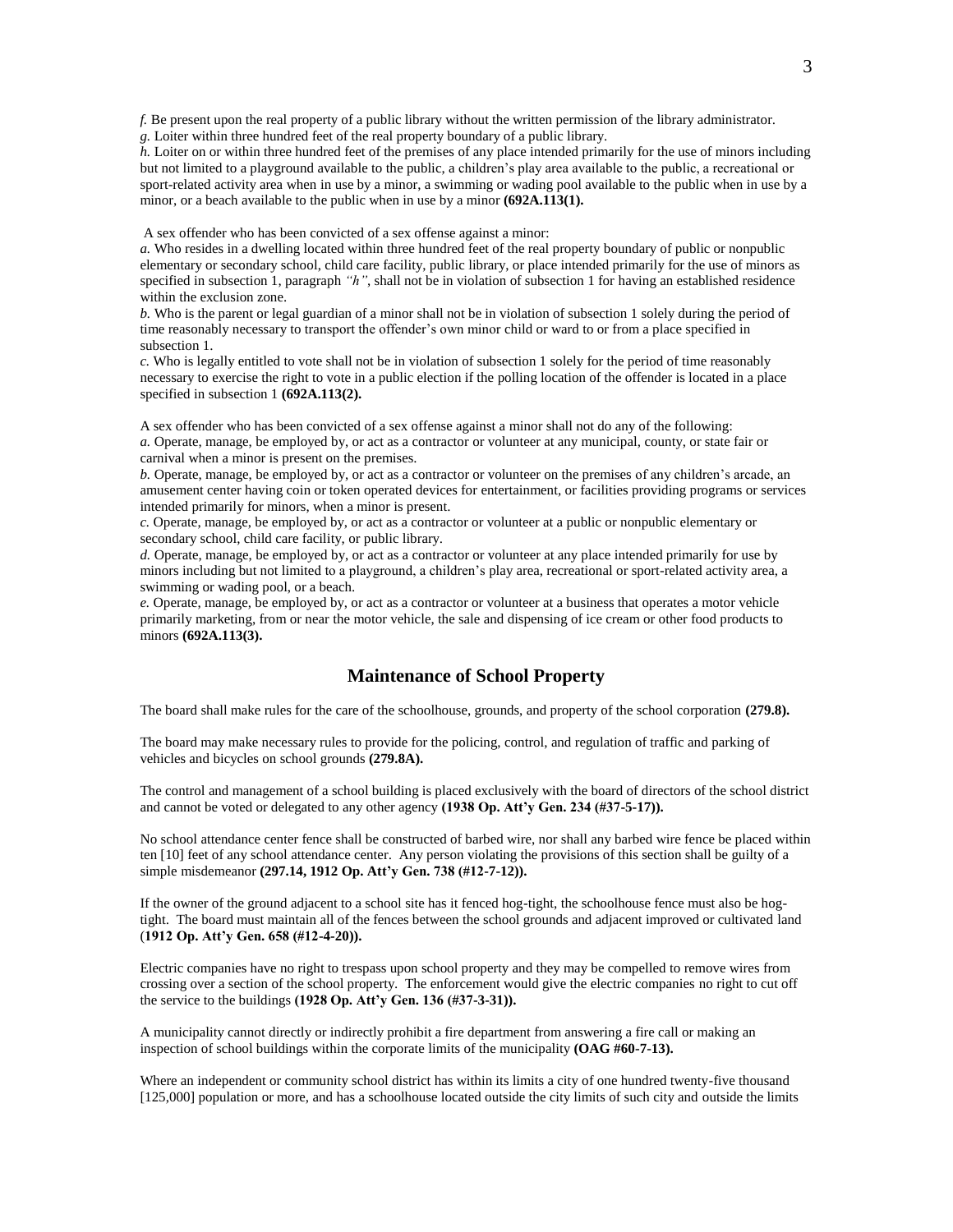of any city, the board of supervisors of the county in which such school district is located shall upon the filing of a petition signed by the owners of at least seventy-five percent [75%] of the property which will be assessed, order the construction or reconstruction of a permanent sidewalk not less than four [4] feet in width along the highway adjacent to the property described and leading to such schoolhouse **(320.1).**

The board of directors of each public school district and the authorities in charge of each nonpublic school shall provide and maintain a suitable flagstaff on each school site under its control, and the United States flag and the Iowa state flag shall be raised on all school days when weather conditions are suitable **(280.5).**

It shall be the duty of any board of public officers charged with providing supplies for a public building in the state to provide a suitable state flag, and it shall be the duty of the custodian of that public building to raise the flags of the United States of America and the state of Iowa, upon each secular day when weather conditions are favorable **(1B.3).**

School districts and AEAs shall identify and implement, through energy audits and engineering analyses, all energy management improvements identified for which financing is facilitated by the authority for the entity. The energy management improvement financings shall be supported through payment from energy savings **(473.13A).**

Between July 1, 1986, and June 30, 1991, and on a staggered annual basis each five [5] years thereafter, the board of directors of each school district shall file with the economic development authority, on forms prescribed by the office, the results of an energy audit of the buildings owned and leased by the school district. The office may waive the requirement for the initial and subsequent energy audits for school districts that submit evidence that energy audits were conducted prior to January 1, 1987, and energy consumption of the district is at an adjusted statewide average or below. This section takes effect only if funds have been made available to a school district to pay the costs of the energy audit **(279.44).**

All private and public school officials and teachers are required to conduct not less than four [4] fire drills and not less than four [4] tornado drills in all school buildings during each school year when school is in session. Not less than two [2] drills of each type shall be conducted between July 1 and December 31 of each year and not less than two [2] drills of each type shall be conducted between January 1 and June 30 of each year **(100.31).**

Officials and teachers of all schools are required to keep all doors and exits of their respective rooms and buildings unlocked when occupied during school hours or when such areas are being used by the public at other times **(100.31).**

Every school building with two [2] or more classrooms shall have a warning system for fires of a type approved by the underwriters' laboratories and by the state fire marshal. The warning system shall be used only for fire drills or as a warning for emergency. Schools may modify the fire warning system for use as a tornado warning system or shall install a separate tornado warning system. Every school building shall also be equipped with portable fire extinguishers, with the type, size and number in accordance with national fire protection association standards and approved by the state fire marshal **(100.31).**

The state fire marshal or the fire marshal's deputies shall cause each public or private school to be inspected at least once every two [2] years to determine whether each school meets the fire safety standards of this Code and is free from other fire hazards. Provided, however, that cities which employ fire department inspectors shall cause such inspections to be made **(100.31).**

If a building or structure has a floor space of five thousand [5,000] square feet or less, an employer shall post signs on the outside of the building or structure identifying the type of each hazardous chemical contained in the building or structure. If the building has more than five thousand [5,000] square feet, the employer shall post a sign at the place within the building where each hazardous chemical is permanently stored to identify the type of hazardous chemical. If the hazardous chemical or a portion of the hazardous chemical is moved within the building, the employer shall also move the sign or post an additional sign at the location where the hazardous chemical is moved. All letters and figures on signs required shall be at least three inches [3"] in height. The signs shall comply with the national fire protection association's standard system for the identification of fire hazards of materials, based upon NFPA 704-1980 **(89B.14).**

After repairs are made, excess insurance proceeds become a part of the schoolhouse fund [PPEL] **(OAG #24-2-26; 1928 Op. Att'y Gen. 77(#27-3-23)).**

Work in excess of minor repair may be paid only from the schoolhouse [PPEL, capital projects] fund **(OAG #57-7-18).**

A school district cannot contribute (voluntarily as opposed to paying a special assessment) its funds for the aid of a city or town sewage extension **(OAG #62-5-19).**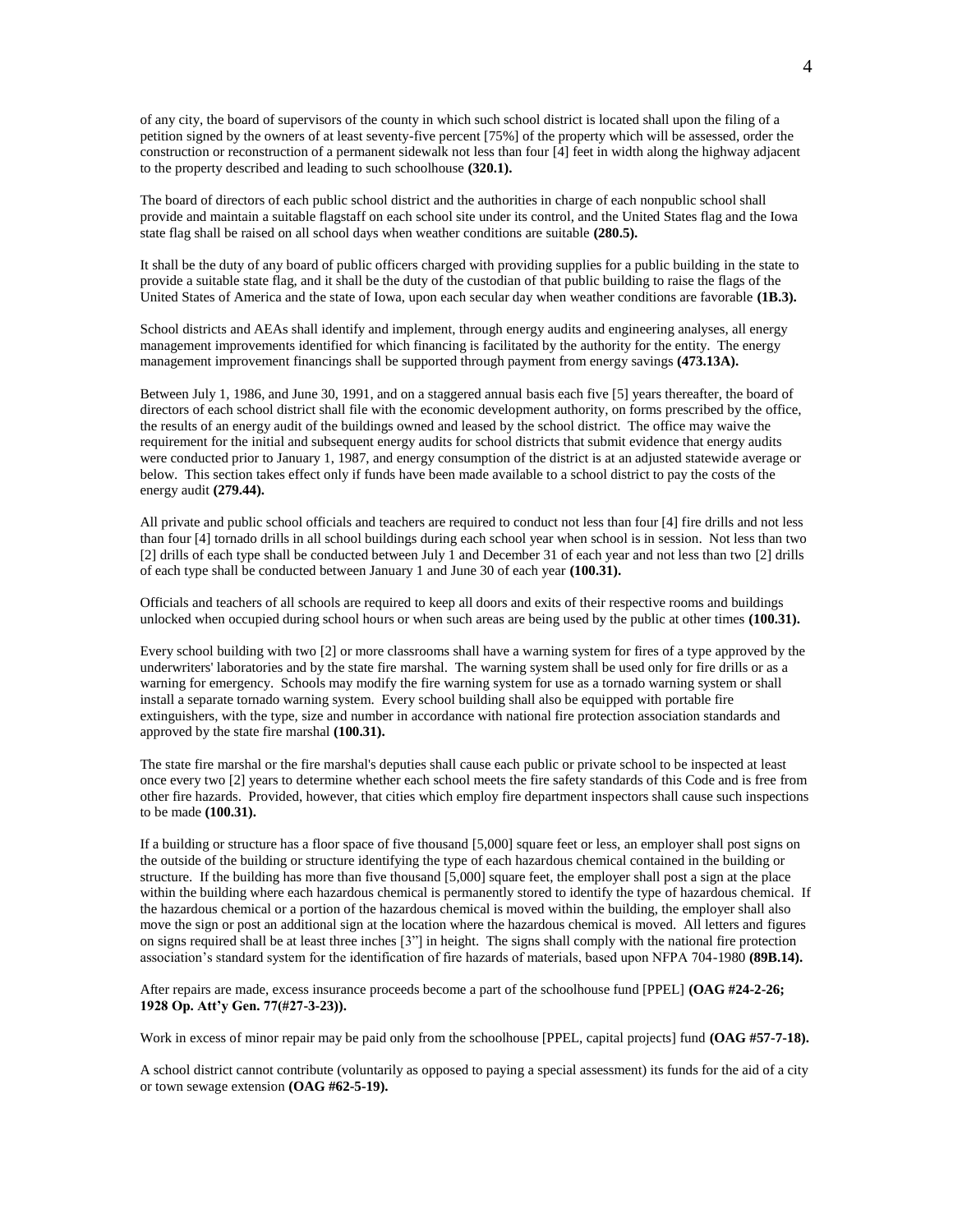School district boundaries are not automatically extended by the expansion of the city limits **(OAG #27-5-19(L)).** 

Any damage, defacing, alteration, or destruction of property is criminal mischief when done intentionally by one who has no right to so act **(716.1).**

The AHERA rules published in the Code of Federal Regulations, Chapter 40, Part 763, Subpart E, requires the district/AEA to:

- Perform an original inspection and re-inspection every three years of asbestos-containing material;
- Develop, maintain, and update an asbestos management plan and keep a copy at the school;
- Provide yearly notification to parent, teacher, and employee organizations regarding the availability of the school's asbestos management plan and any asbestos abatement actions taken or planned in the school;
- Designate a contact person to ensure the responsibilities of the local education agency are properly implemented;
- Perform periodic surveillance of known or suspected asbestos-containing building material;
- Ensure that properly-accredited professionals perform inspections and response actions and prepare management plans; and
- Provide custodial staff with asbestos-awareness training.

#### **Establishment and Maintenance of Playgrounds Using the Public Education and Recreation Levy (PERL)**

Boards of directors of school districts may establish and maintain for children and adults public recreation places and playgrounds, and necessary accommodations for the recreation places and playgrounds, in the public school buildings and grounds of the district. The board may cooperate under chapter 28E with a public agency having the custody and management of public parks or public buildings and grounds, and with a private agency having custody and management of buildings or grounds open to the public, located within the school district, and may provide for the supervision and instruction necessary to carry on public educational and recreational activities in the parks, buildings, and grounds located within the district **(300.1).**

The board of directors of a school district may, and upon receipt of a petition signed by eligible electors equal in number to at least twenty-five percent [25%] of the number of voters at the last preceding school election, shall direct the county commissioner of elections to submit to the registered voters of the school district the question of whether to levy a tax of not to exceed thirteen and one-half cents [\$0.135] per thousand dollars [\$1,000] of assessed valuation for public educational and recreational activities authorized under chapter 300. The question shall be submitted at an election held on a date specified in section 39.2, subsection 4, paragraph "c" **(300.2).**

If a majority of the votes cast upon the proposition is in favor of the proposition, the board shall certify the amount required for a fiscal year to the county board of supervisors by April 15 of the preceding fiscal year. The board of supervisors shall levy the amount certified. The amount shall be placed in the PERL fund of the district and shall be used only for the purposes specified in chapter 300 **(300.2).**

Once approved at an election, the authority of the board to levy and collect the tax under section 300.2 shall continue until the board votes to rescind the levy and collection of the tax or the voters of the school district by majority vote order the discontinuance of the levy and collection of the tax. The tax shall be discontinued in the manner provided in this section or in the manner provided for imposition of the tax in section 300.2 **(300.3).**

A school board and a city council have authority to enter into a lease from the school district to the city for land to be used as a playground or recreation center, and where reasonable, they may approve a lease, term of which is longer than the terms of office of the officers of the governmental bodies approving the lease **(OAG #68-9-8).**

A school district may lease land to a city for recreational purposes and cooperate in the operation thereof **(OAG #72-4- 19).**

A school district may not assume the sole responsibility for maintenance of a playground constructed by a city for public use **(OAG #65-5-3).**

# **School Lunch Facilities**

School districts may purchase, erect, or otherwise acquire a building for use as a school meal facility, and equip a building for that use, and pay for the acquisition or equipping from funds available in the PPEL fund subject to the terms of section 298.2 **(283A.9).**

# **School Bus Maintenance Facilities**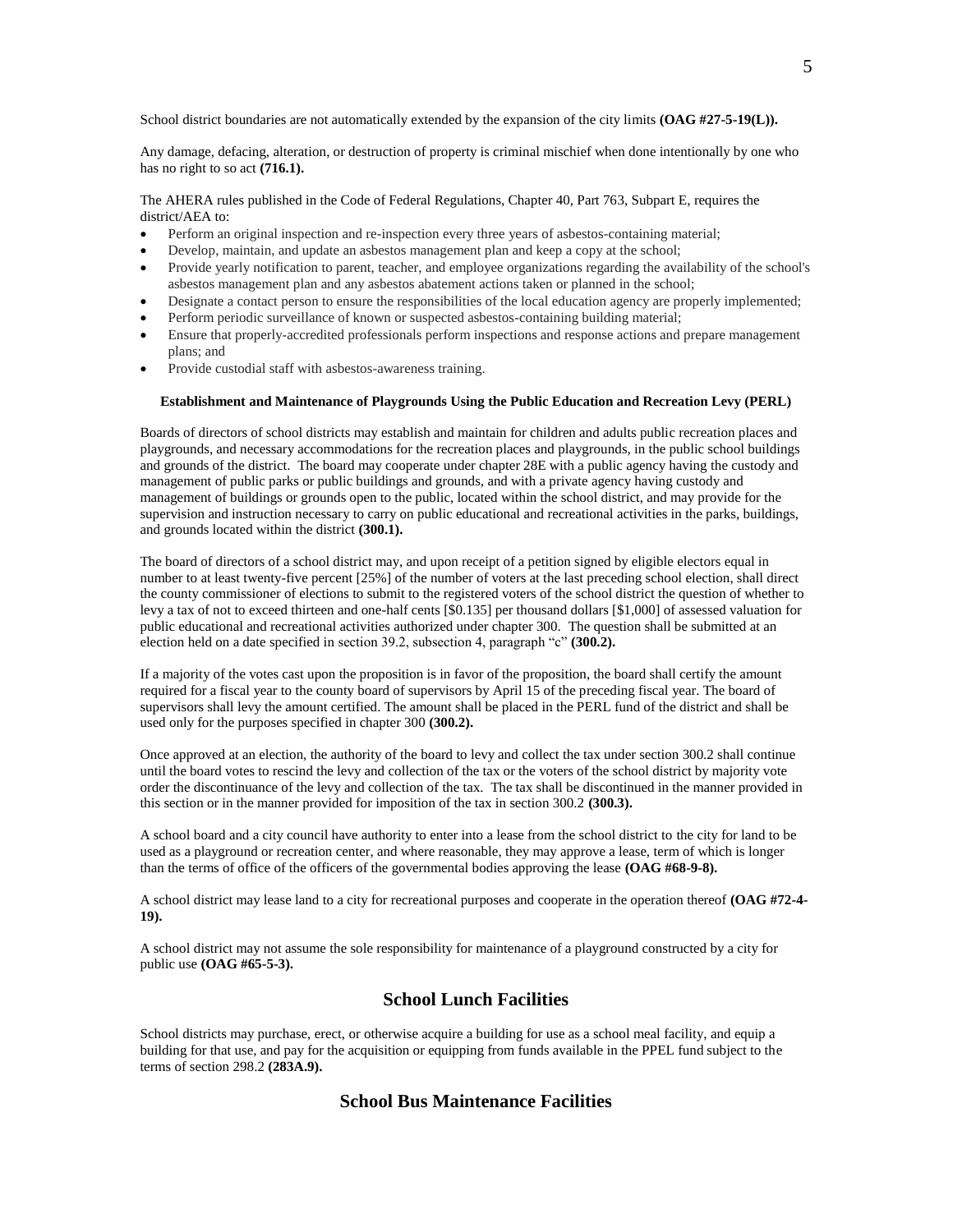Bonded indebtedness upon approval of voters for the cost of building a garage is permitted. General fund may not be expended for this purpose **(OAG #64-5-5).**

Construction costs of a new school bus maintenance building must come from the schoolhouse fund [PPEL, capital projects] **(OAG #82-7-2(L)).**

# **Acquisition of Personal Property (Equipment) Using General Fund**

The board of directors of a school corporation may purchase equipment, and may negotiate and enter into a loan agreement and issue a note to pay for the equipment subject to the following terms and procedures:

- a. The note must mature within five years, or the useful life of the equipment, whichever is less.
- b. The note may bear interest at a rate to be determined by the board of directors in the manner provided in section 74A.3, subsection 1, paragraph *"a"*. Chapter 75 is not applicable.
- c. The board of directors shall provide for the form of the agreement and note.
- d. Principal and interest on the note must be payable from budgeted receipts in the debt service fund for each year of a period of up to five [5] years **(279.48(1)).**

The total of scheduled annual payments of principal or interest due and payable from current budgeted receipts or future budgeted receipts with respect to all loan agreements authorized under this section or section 285.10, subsection 7, paragraph *"b"*, must not exceed ten percent of the last authorized budget of the school corporation **(279.48(2)).**

Before entering into a loan agreement for an equipment purchase, the school corporation must publish a notice, including a statement of the amount and purpose of the agreement, at least once in a newspaper of general circulation within the school corporation at least ten days before the meeting at which the loan agreement is to be approved **(279.48(3)).**

The AEA board is authorized to purchase equipment as provided in section 279.48 **(273.3(20)).**

# **Acquisition of Buildings and Sites**

## **Financing Sources**

Rejection of a bond issue proposal conducted to build a school building does not limit the use of the other funds available for schoolhouses. The legislature has provided several sources of schoolhouse funds and the existence of one method does not restrict, by implication, the use of other methods. After the voters have approved the tax levy for a period of years for particular purposes they do not have power to rescind the tax levy or narrow the scope of the purposes for which the funds may be used **(OAG #85-2-1).**

#### **Gifts and Bequests**

School corporations are authorized to take and hold property, real and personal, by gift and bequest and to administer the property through the proper officer in pursuance of the terms of the gift or bequest. Title shall not pass unless accepted by the governing board of the corporation. Conditions attached to the gifts or bequests become binding upon the corporation upon acceptance **(565.6).**

The board of directors of a school district that receives funds through a gift, devise, or bequest shall deposit the funds in a trust fund, permanent fund, or agency fund [as appropriate under GAAP] and use the funds in accordance with the terms of the gift, devise, or bequest **(279.42).** Generally these would be deposited into a trust fund or permanent fund; an agency fund would only be used if title did not pass because it was not accepted by the governing board.

Bequests to a school district must be turned over to the school treasurer and treated like all other school district moneys **(OAG #27-6-7(L)).**

A school district board may accept a gift of an auditorium to be built upon school property without submitting the issue to a vote of the district electorate **(OAG #83-3-4).**

#### **Lease-Purchase and Other Contracts**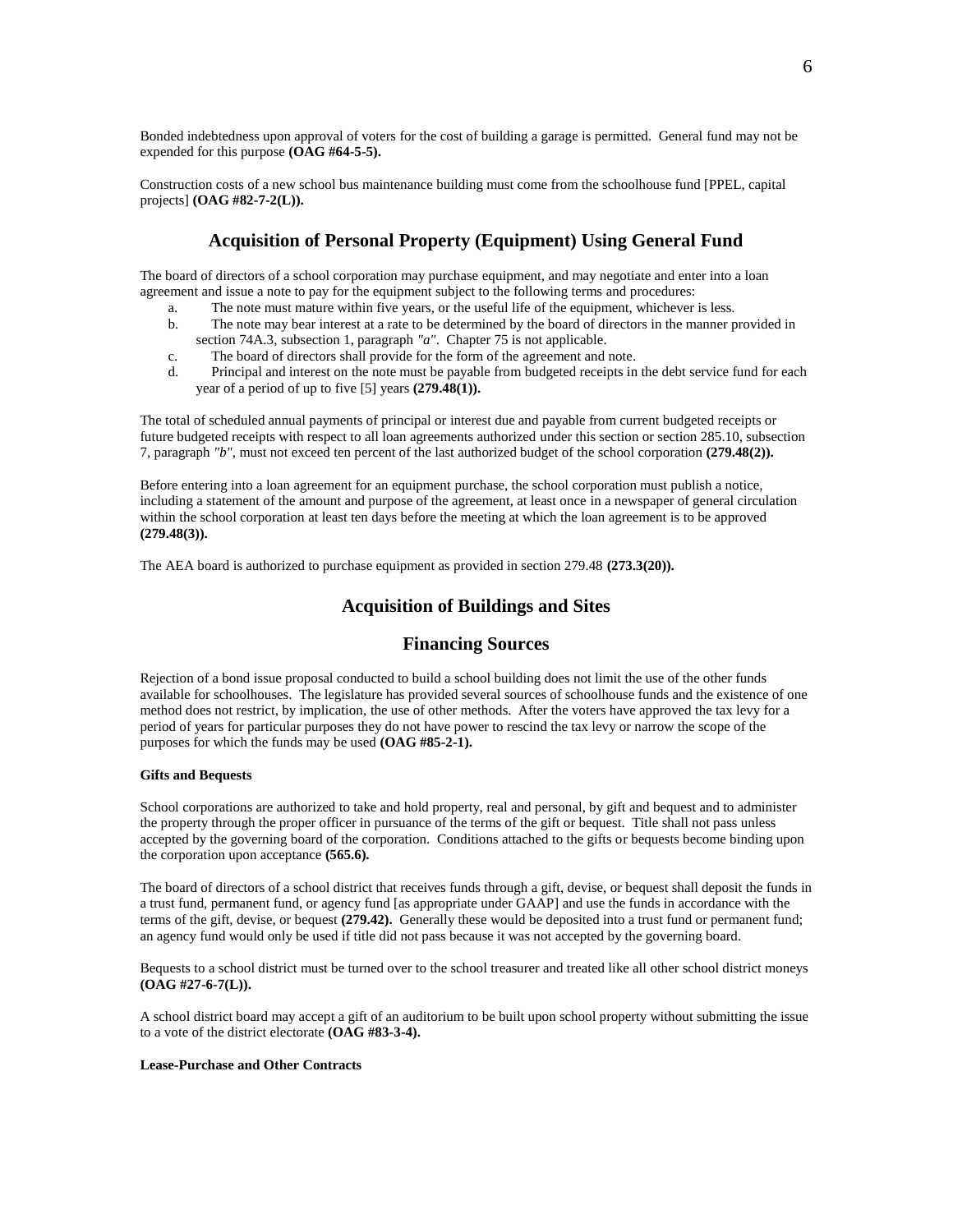The board may, with approval of sixty percent [60%] of the voters, voting in an election in the school district, make extended time contracts not to exceed twenty [20] years in duration for rental of buildings to supplement existing schoolhouse facilities; and where it is deemed advisable for buildings to be constructed or placed on real estate owned by the school district, these contracts may include lease-purchase option agreements, the amounts to be paid out of the PPEL fund. The election shall be held on a date specified in section 39.2, subsection 4, paragraph "c". Before entering into a rental or lease-purchase option contract, authorized by the electors, the board shall first adopt plans and specifications for a building or buildings which it considers suitable for the intended use and also adopt a form of rental or lease-purchase option contract. The board shall then invite bids thereon, by advertisement published once each week for two consecutive weeks, in a newspaper published in the county in which the building or buildings are to be located, and the rental or lease-purchase option contract shall be awarded to the lowest responsible bidder, but the board may reject any and all bids and advertise for new bids **(278.1(2)).**

School districts with approval of sixty percent [60%] of the voters may enter into lease-purchase agreements for prefabricated classroom units, but the cost thereof is to be paid out of the schoolhouse fund [PPEL] and cannot be paid from the general fund **(OAG #65-7-14).**

The board of directors of a local school district for which a voter-approved physical plant and equipment levy has been voted pursuant to section 298.2, may enter into a rental or lease arrangement, consistent with the purposes for which the voter-approved physical plant and equipment levy has been voted, for a period not exceeding ten [10] years and not exceeding the period for which the voter-approved physical plant and equipment levy has been authorized by the voters **(279.26).** If the board intends to enter into a rental or lease arrangement under section 279.26, or intends to enter into a loan agreement under section 297.36, only a property tax shall be levied for those purposes **(298.2(4)"a").**

Any other law to the contrary notwithstanding, the board of directors of a school district may acquire by purchase, lease, or other arrangement real estate located within or adjoining the boundaries of a municipal airport, and may take title, leasehold, or other interest, subject to a right of purchase or repurchase by the city owning or controlling the municipal airport. The city may purchase, repurchase, or repossess such real estate and the improvements constructed on the real estate upon terms and conditions as agreed to by the board of directors and the city council. The board of directors of any such school district may construct a technical school on the real estate to carry on vocational instruction in aviation mechanics and other aviation programs upon compliance with conditions and limitations otherwise provided by law **(297.7(2)).**

The board of directors of a school corporation in which there is no free public library may contract with a free public library for the free use of the library by the residents of the school district, and pay the library the amount agreed upon for the use of the library as provided by law. During the existence of the contract, the board shall certify annually a tax sufficient to pay the library the consideration agreed upon, not exceeding twenty cents [\$0.20] per thousand dollars [\$1,000] of assessed value of the taxable property of the district. During the existence of the contract, the school corporation is relieved from the requirement that the school treasurer withhold funds for library purposes. This section shall not apply in townships where a contract for other library facilities is in existence **(298.7(1)).**

The board may, when necessary, rent a room and employ a teacher, where there are ten [10] children for whose accommodation there is no schoolhouse **(297.12).**

A school board of a community school district may enter into a contract for the rental of a school building from a church or church corporation, provided that the building is not a place of worship and that under the terms of the lease the building would not be under ecclesiastical or sectarian control. The school board could enter into a contract for the rental of a building to be used as school rooms with a non-profit corporation where the non-profit corporation would in advance lease the school building from a church. The school board could enter into a contract for rental of a building to be used as school rooms with a non-profit corporation, where the non-profit corporation owned and held title to the school building and the land underneath the building. The local school board could purchase land or a building from such a non-profit corporation **(1970 Op. Att'y Gen. 110 (#69-4-9)).**

A levy authorized by the board cannot be used on a contract of years as this tax may be terminated at any time by the electors **(OAG #54-8-10).**

An AEA may hold property and execute purchase agreements within 2 years of a disaster as defined in section 29C.2, subsection 1, and lease-purchase agreements pursuant to section 273.3, subsection 7, and if the lease-purchase agreement exceeds10 years or the purchase price of the property to be acquired pursuant to a purchase or leasepurchase agreement [is equal to or]exceeds \$25,000, the AEA shall conduct a public hearing on the proposed purchase or lease-purchase agreement and receive approval from the AEA board of directors and the state board of education or its designee before entering into the agreement **(273.2(2)).**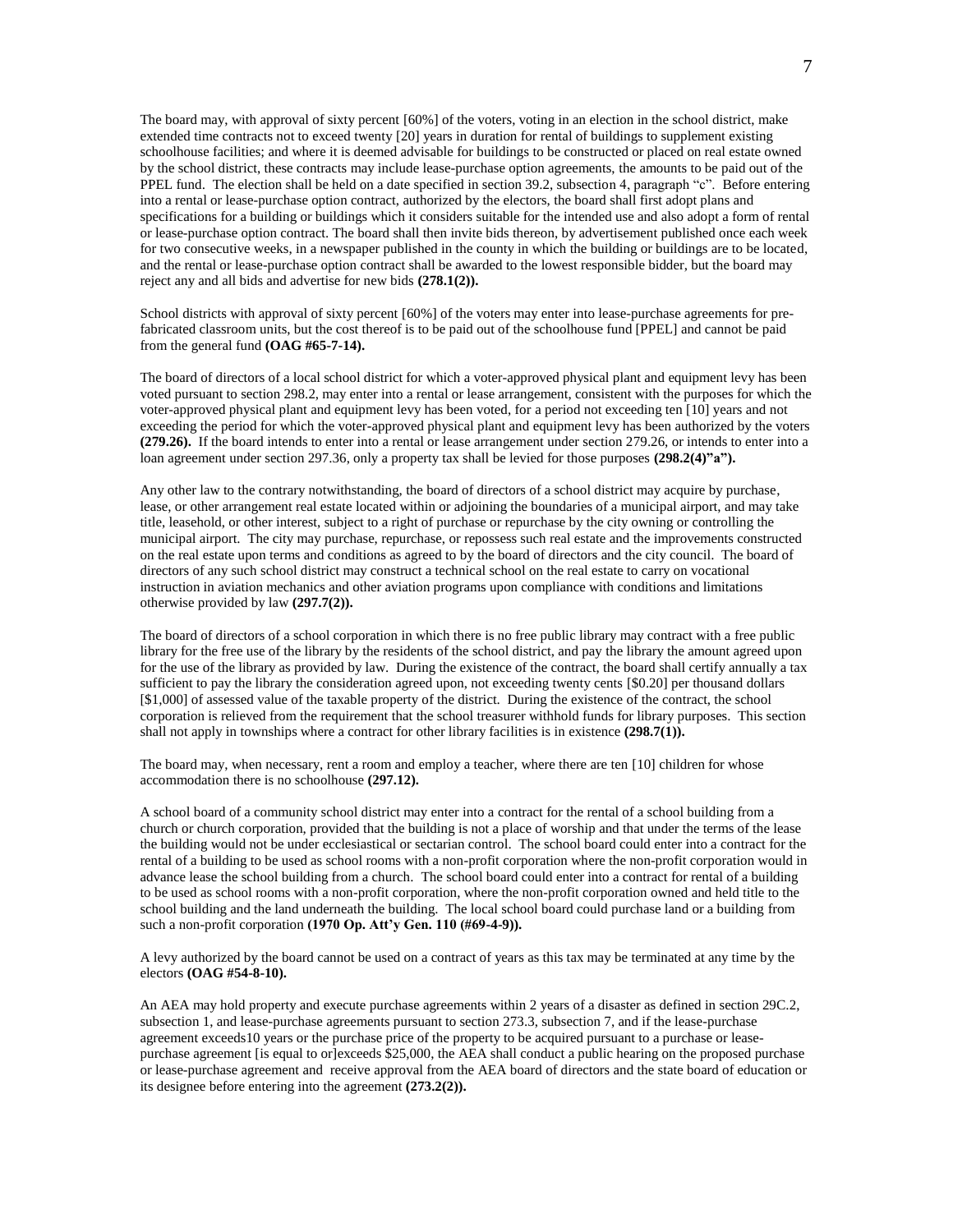The AEA board is authorized to lease, purchase, or lease-purchase, subject to the approval of the state board of education or its designee and to receive by gift and operate and maintain facilities and buildings necessary to provide authorized programs and services. However, a lease for less than 10 years and with an annual cost of less than \$25,000 does not require the approval of the state board. The state board shall not approve a lease, purchase, or lease-purchase until the state board is satisfied by investigation that public school corporations within the area do not have suitable facilities available. A purchase of property that is not a lease-purchase may be made only within 2 years of a disaster as defined in section 29C.2, subsection 1, and subject to the requirements of this subsection **(273.3(7)).**

#### **Purchase or Construction Using the Physical Plant and Equipment Levy (PPEL)**

The physical plant and equipment levy consists of the regular physical plant and equipment levy of not exceeding thirty-three cents [\$0.33] per thousand dollars [\$1,000] of assessed valuation in the district and a voter-approved physical plant and equipment levy of not exceeding one dollar and thirty-four cents [\$1.34] per thousand dollars [\$1,000] of assessed valuation in the district. However, the voter-approved physical plant and equipment levy may consist of a combination of a physical plant and equipment property tax levy and a physical plant and equipment income surtax as provided in section 298.2, subsection 4, with the maximum amount levied and imposed limited to an amount that could be raised by a one dollar and thirty-four cent [\$1.34] property tax levy **(298.2(1)).**

The board may on its own motion, and upon the written request of not less than one hundred [100] eligible electors or thirty percent [30%] of the number of eligible electors voting at the last regular school election, whichever is greater, shall direct the county commissioner of elections to provide for submitting the proposition of levying the voterapproved physical plant and equipment levy for a period of time authorized by the voters at the election, not to exceed ten [10] years. The proposition is adopted if a majority of those voting on the proposition at the election approves it. The voter-approved physical plant and equipment levy shall be funded either by a physical plant and equipment property tax or by a combination of a physical plant and equipment property tax and a physical plant and equipment income surtax, as determined by the board. However, if the board intends to enter into a rental or lease arrangement under section 279.26, or intends to enter into a loan agreement under section 297.36, only a property tax shall be levied for those purposes. Subject to the limitations of section 298.14, if the board uses a combination of a physical plant and equipment property tax and a physical plant and equipment surtax, for each fiscal year the board shall determine the percent of income surtax to be imposed expressed as full percentage points, not to exceed twenty percent [20%] **(298.2(4)"a").**

Authorized levies for the period of time approved are not affected as a result of a failure of a proposition proposal to expand the purposes for which the funds may be expended **(298.2(5)"b").**

In order to make immediately available proceeds of the voter-approved physical plant and equipment levy which has been approved by the voters as provided in section 298.2, the board of directors may, with or without notice, borrow money and enter into loan agreements in anticipation of the collection of the tax with a bank, investment banker, trust company, insurance company, or insurance group. By resolution, the board shall provide for an annual levy which is within the limits of the voter-approved PPEL levy to pay for the amount of the principal and interest due each year until maturity. The board shall file a certified copy of the resolution with the auditor of each county in which the district is located. The filing of the resolution with the auditor makes it the duty of the auditor to annually levy the amount certified for collection until funds are realized to repay the loan and interest on the loan in full. The loan must mature within the period of time authorized by the voters and shall bear interest at a rate which does not exceed the limits under chapter 74A. A loan agreement entered into pursuant to this section shall be in a form as the board of directors shall by resolution provide and the loan shall be payable as to both principal and interest from the proceeds of the annual levy of the voter-approved physical plant and equipment levy or so much thereof as will be sufficient to pay the loan and interest on the loan. The proceeds of a loan must be deposited in the PPEL fund. Warrants paid from this fund must be for purposes authorized for the voter-approved physical plant and equipment levy **(297.36).**

The fact that a school corporation may have previously borrowed money and entered into loan agreements under authority of this section does not prevent the school corporation from borrowing additional money and entering into further loan agreements if the aggregate of the amount payable under all of the loan agreements does not exceed the proceeds of the voter-approved physical plant and equipment levy **(297.36).**

- 1. The revenue from the regular and voter-approved physical plant and equipment levies shall be placed in the physical plant and equipment levy fund and expended only for the following purposes:
	- a. The purchase and improvement of grounds. For the purpose of this paragraph:
		- 1) "Purchase of grounds" includes the legal costs relating to the property acquisition, costs of surveys of the property, costs of relocation assistance under state and federal law, and other costs incidental to the property acquisition.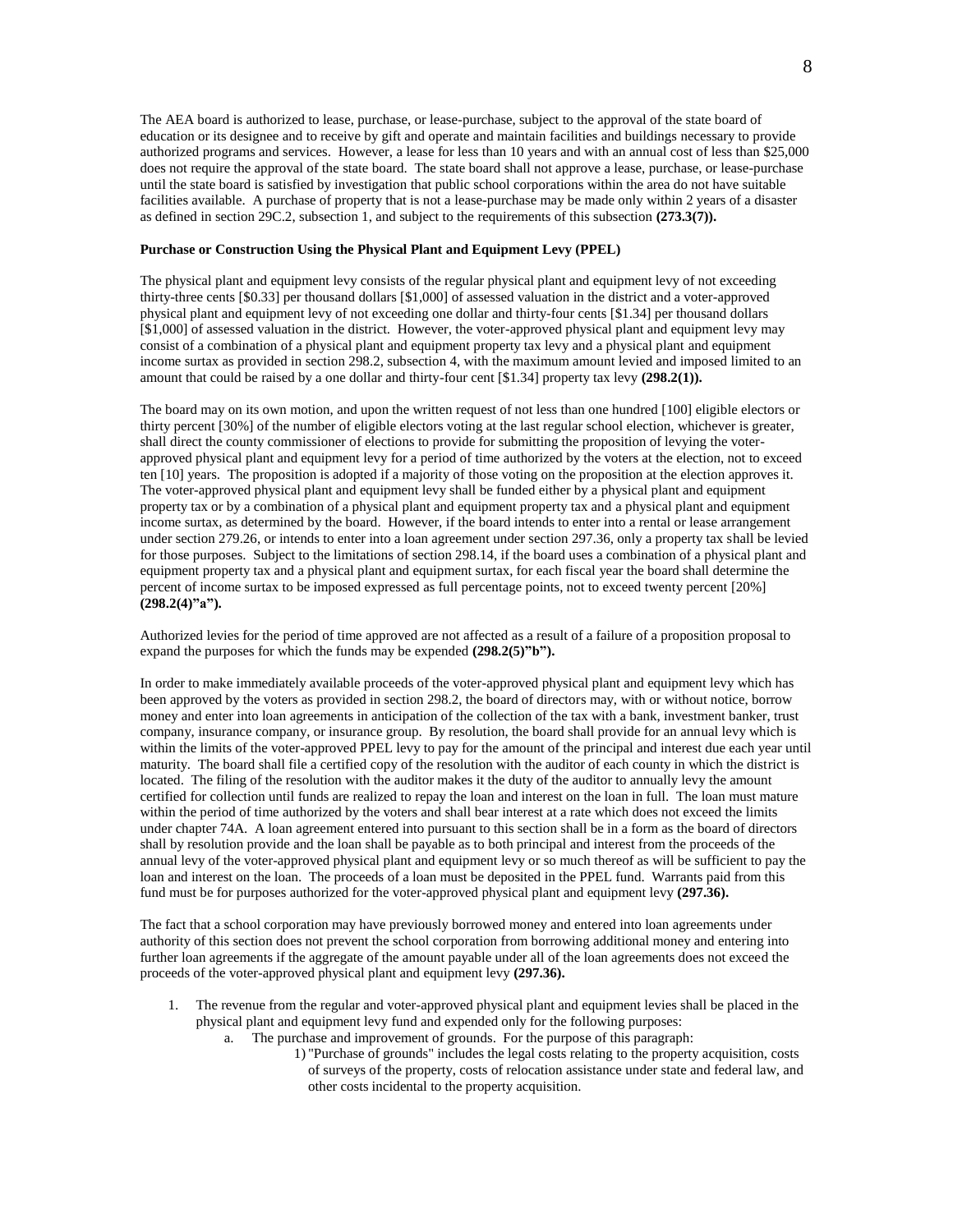- 2) "Improvement of grounds" includes grading, landscaping, paving, seeding, and planting of shrubs and trees; constructing sidewalks, roadways, retaining walls, sewers and storm drains, and installing hydrants; surfacing and soil treatment of athletic fields and tennis courts; exterior lighting, including athletic fields and tennis courts; furnishing and installing flagpoles, gateways, fences, and underground storage tanks which are not parts of building service systems; demolition work; and special assessments against the school district for public improvements, as defined in section 384.37.
- b. The construction of schoolhouses or buildings and opening roads to schoolhouses or buildings.
- c. The purchase, lease, or lease-purchase of equipment or technology exceeding five hundred dollars [\$500] in value per purchase, lease, or lease-purchase transaction. Each transaction may include multiple equipment or technology units.
- d. The payment of debts contracted for the erection or construction of schoolhouses or buildings, not including interest on bonds.
- e. Procuring or acquisition of library facilities.
- f. Repairing, remodeling, reconstructing, improving, or expanding the schoolhouses or buildings and additions to existing schoolhouses. For the purpose of this paragraph:
	- 1) "Repairing" means restoring an existing structure or thing to its original condition, as near as may be, after decay, waste, injury, or partial destruction, but does not include maintenance.
	- 2) "Reconstructing" means rebuilding or restoring as an entity a thing which was lost or destroyed.
- g. Expenditures for energy conservation, including payments made pursuant to a guarantee furnished by a school district entering into a financing agreement for energy management improvements, limited to agreements pursuant to section 473.19, 473.20, or 473.20A.
- h. The rental of facilities under chapter 28E.
- i. The purchase of transportation equipment for transporting students and the repair of such transportation equipment if the cost of the repair exceeds two thousand five hundred dollars. For the purposes of this paragraph, "repair" means restoring an existing item of equipment to its original condition, as near as may be, after gradual obsolescence or physical and functional depreciation due to wear and tear, corrosion and decay, or partial destruction, and includes maintenance of an item of equipment.
- j. The purchase of buildings or lease-purchase option agreements for school buildings.
- k. Equipment purchases for recreational purposes.
- l. Payments to a municipality or other entity as required under section 403.19, subsection 2.
- m. Demolition, clean up, and other costs if such costs are necessitated by, and incurred within two years of, a disaster as defined in section 29C.2, subsection 1.
- 2. Interest earned on money in the physical plant and equipment levy fund may be expended for a purpose listed in this section.
- 3. Unencumbered funds collected prior to July 1, 1991, from the levy previously authorized under section 297.5, Code 1991, may be expended for the purposes listed in this section.
- 4. Revenue from the regular and voter-approved physical plant and equipment levies shall not be expended for school district employee salaries or travel expenses, supplies, printing costs or media services, or for any other purpose not expressly authorized in this section **(298.3).**

#### **Asbestos Project Grant Awards**

The board of directors may pay the actual cost of an asbestos project from any funds in the general fund of the district, funds received from the physical plant and equipment levy, or moneys obtained through a federal asbestos loan program, to be repaid from any of the funds specified in this subsection over a three-year period. For the purpose of this section, "cost of an asbestos project" includes the costs of inspection and reinspection, sampling, analysis, assessment, response actions, operations and maintenance, training, periodic surveillance, developing of management plans and recordkeeping requirements relating to the presence of asbestos in school buildings of the district and its removal or encapsulation **(279.52).**

A vote of the people is not required to remove or encapsulate asbestos when a federal grant or loan is obtained for the project **(AG Informal advice, August 7 1985).**

A state agency or political subdivision shall not accept a bid in connection with any asbestos project from a business entity which does not hold a permit from the division of labor services of the department of workforce development at the time the bid is submitted, unless the business entity provides the state agency or political subdivision with written proof that ensures that the business entity has contracted to have the asbestos removal or encapsulation performed by a licensed asbestos contractor **(88B.11).** *"Asbestos project"* means an activity involving the removal or encapsulation of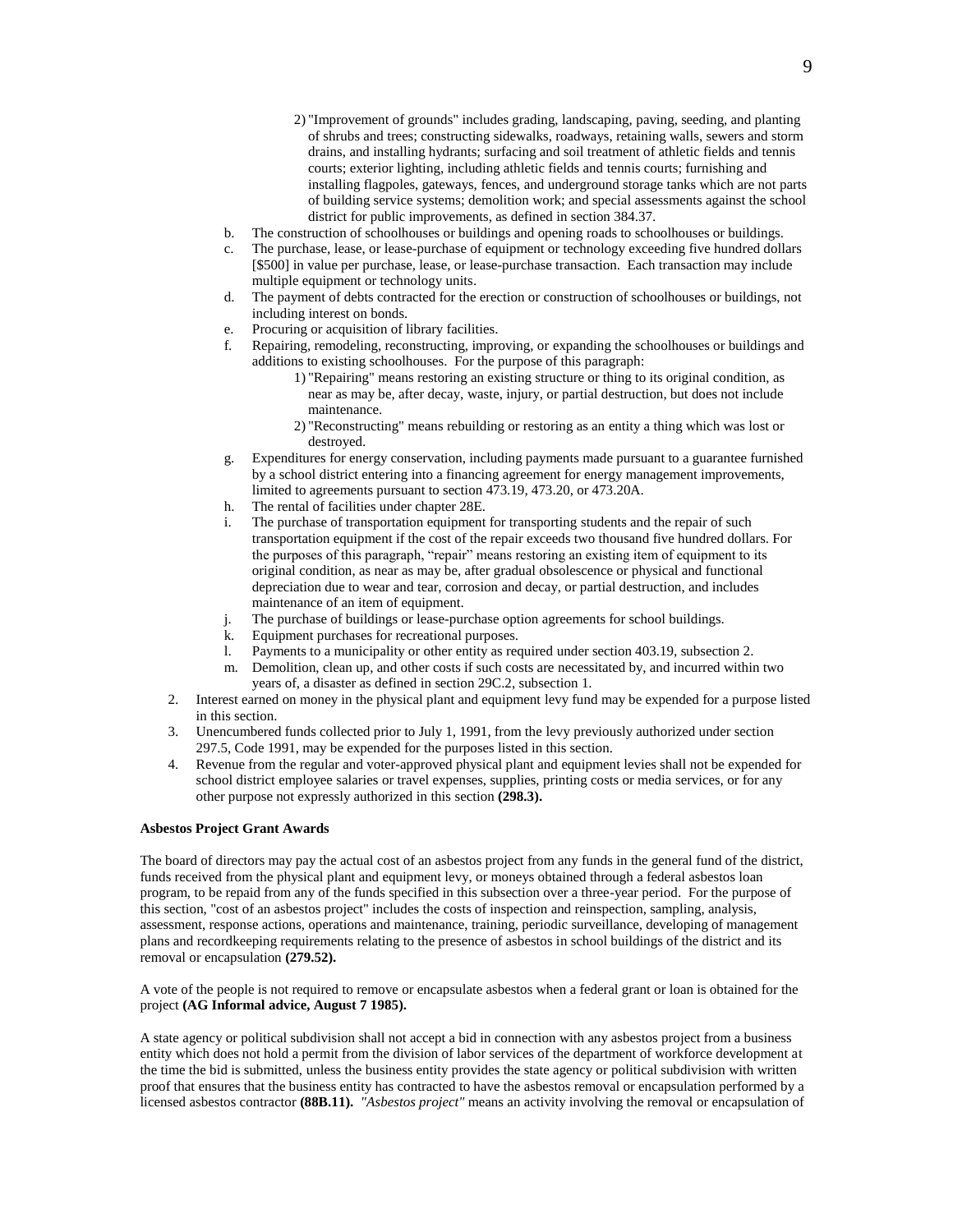asbestos and affecting a building or structure. *"Asbestos project"* includes the preparation of the project site and all activities through the transportation of the asbestos-containing materials off the premises. *"Asbestos project"* includes the removal or encapsulation of building materials containing asbestos from the site of a building or structure renovation, demolition, or collapse **(88B.1)(1).**

#### **School Infrastructure Grant Awards (Formerly Vision Iowa)**

"*School infrastructure"* means activities initiated on or after July 1, 2000, as authorized in section 296.1 but does not include those activities related to stadiums, bus barns, a home or homes of a teacher or superintendent, procuring and improving a site for an athletic field, or improving a site already owned for an athletic field **(292.1(9)).**

The "*local match percentage*" means a percentage equivalent to either of the following, whichever is less:

- a. Fifty percent [50%].
- b. The quotient of a school district's capacity per pupil divided by the capacity per pupil of the school district at the fortieth  $[40<sup>th</sup>]$  percentile, multiplied by fifty percent  $[50\%]$ , except that the percentage shall not be less than twenty percent [20%] **(292.1(5)).**

"*Capacity per pupil*" means the sum of a school district's property tax infrastructure capacity per pupil and the sales tax capacity per pupil **(292.1(1)).** "*Property tax infrastructure capacity per pupil*" means the sum of a school district's levies under sections 298.2 and 298.18 when the levies are imposed to the maximum extent allowable under law in the budget year divided by the school district's basic enrollment for the budget year **(292.1(7)).** "*Sales tax capacity per pupil*" means the estimated amount of revenues that a school district receives or would receive from the secure an advanced vision for education [SAVE] fund pursuant to section 423F.2, divided by the school district's basic enrollment for the budget year **(292.1(8)).**

A school district shall receive the lesser of one million dollars [\$1,000,000] of financial assistance under the program, or the total capital investment of the project minus the local match requirement **(292.2(5)).**

Chapter 292 specifies the criteria to be included in the application in subsection 292.2(3). Chapter 292 also specifies that greater priority be given to the following:

- a. A school district with a lower capacity per pupil.
- b. A school district whose plans address specific occupant safety issues.
- c. A school district reorganizing or collaborating.
- d. A school district receiving minimal revenues under section 423F.2 when the total enrollment of the school district is considered **(292.2(7)).**

A school district shall not receive more than one grant under the program **(292.2(4)).** If a school district receives financial assistance under the vision Iowa program created under section 15F.302 pursuant to a joint application shall not be eligible to receive financial assistance under this program **(292.2(9).**

Although this chapter remains in Iowa Code, the section of chapter 292 that authorized the appropriation was repealed in 2005. Therefore, there are actually no School Infrastructure Grants available.

During the term of the school infrastructure program established in section 292.2, up to fifty thousand dollars [\$50,000] of the moneys deposited each fiscal year in the school infrastructure fund shall be allocated each fiscal year to the department of public safety for the use of the state fire marshal. The funds shall be used by the state fire marshal solely for the purpose of retaining an architect or architectural firm to evaluate structures for which school infrastructure program grant applications are made, to consult with school district representatives, to review construction drawings and blueprints, and to perform related duties at the direction of the state fire marshal to ensure the best possible use of moneys received by a school district under the school infrastructure program. The state fire marshal shall provide for the review of plans, drawings, and blueprints in a timely manner **(12.83).**

## **Iowa Demonstration Federal School Infrastructure Grant Awards**

If federal rules or regulations are adopted relating to the distribution or utilization of funds allocated to the state department of education pursuant to section 423E.6 which are inconsistent with the provision of this section, the state department shall comply with the requirements of the federal rules or regulations **(423E.6(6)).** The federal appropriation to the state of Iowa for school demonstration grants contains two parts: fire safety and new construction. The funds shall be allocated to the school budget review committee to develop a school infrastructure safety fund grant program, in conjunction with the state fire marshal. For purposes of reviewing grant applications and making recommendations regarding the administration of the program, the state fire marshal shall be considered an additional voting member of the school budget review committee **(423E.6(2)).** The school budget review committee shall allocate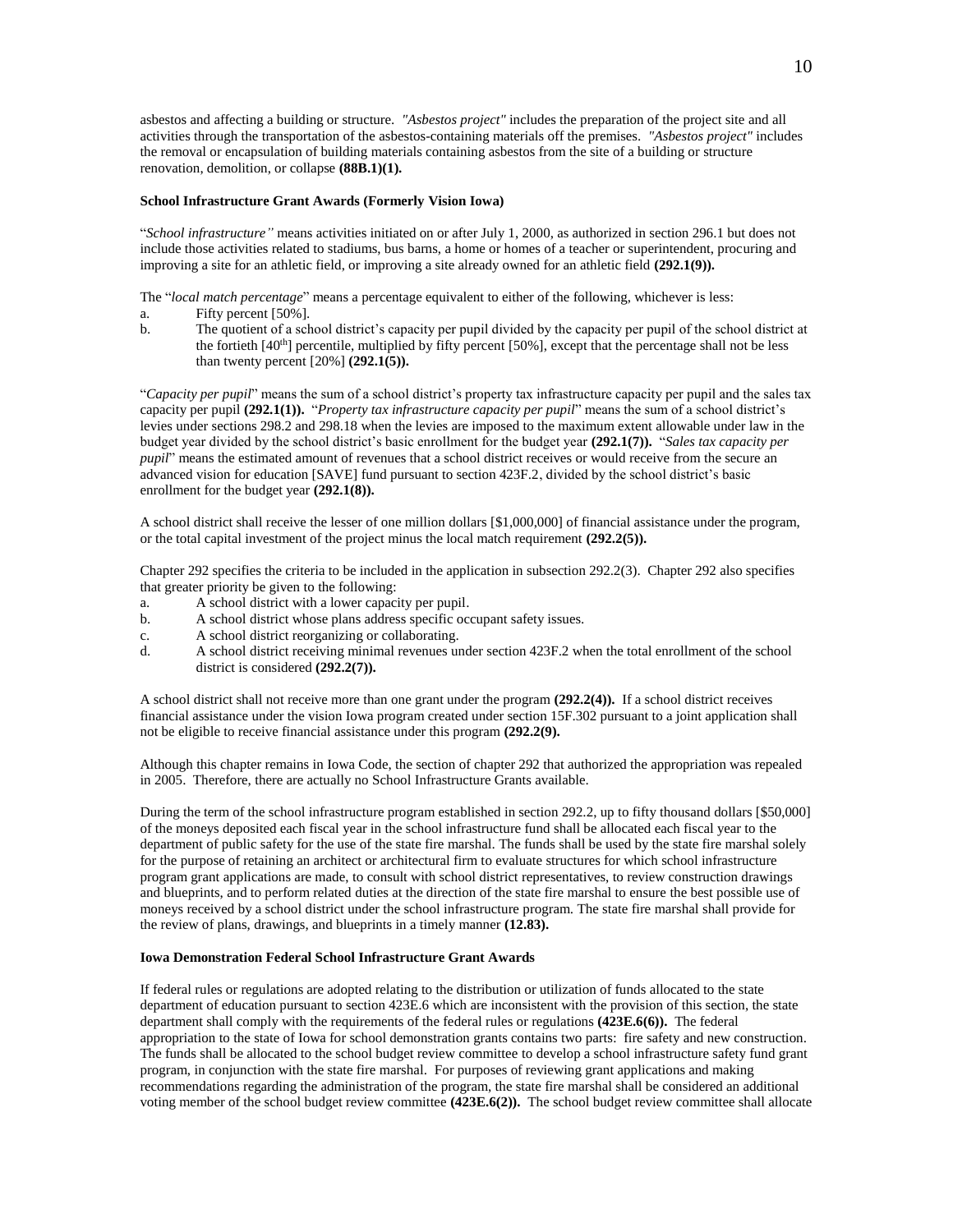the fire safety program funds to school districts which, in its discretion, are determined to be faced with the most severe deficiencies. School districts eligible for fire safety program grants shall have received an order or citation from the state fire marshal, or a fire department chief or fire prevention officer, for one or more fire safety violations regarding a school facility, or in the opinion of the state fire marshal shall be regarded as operating facilities subject to significant fire safety deficiencies. School districts applying for program grants shall have developed and submitted to the state fire marshal or local building department a written plan to remedy fire or safety defects within a specified time frame. Approval of the written plan by the state fire marshal or local building department shall be obtained prior to receipt of a grant award by a school district. Grant awards shall also be available for defects or violations of the state building code, as adopted pursuant to section 103A.7, revealed during an inspection of school facilities by a local building department, or for improvements consistent with the standards and specifications contained in the state building code regarding ensuring that buildings and facilities are accessible to and functional for persons with disabilities **(423E.6(3)).**

#### **Qualified Zone Academy Bonds (QZAB) Program**

The Federal Taxpayer Relief Act of 1997 created the Qualified Zone Academy Bond (QZAB) program to provide low or no interest financing for renovating existing school buildings and purchasing equipment. New construction of buildings or additions to buildings does not qualify under this program. QZABs are financial instruments that provide low or no interest bonds which are subsidized by the federal government in the form of tax credits to the bondholder.

An eligible Qualified Zone Academy includes any public school (or academic program within a public school) that is established by and operated under the supervision of an eligible school district to provide education or training below the postsecondary level if:

- 1. Such public school or program is designed in cooperation with business to enhance the academic curriculum, increase graduation and employment rates, and better prepare students for the rigors of college and the increasingly complex workforce.
- 2. Students in such public school or program will be subject to the same academic standards and assessments as other students educated by the eligible district.
- 3. The comprehensive education plan of such public school or program is approved by the eligible district.
- 4. There is a reasonable expectation (as of the date of issuance of the bonds) that at least 35 percent [35%] of the students attending such school or participating in such program will be eligible for free or reduced price lunches under the school lunch program established under the National School Lunch Act.
- 5. The private business contribution requirement is met with respect to any issue if the eligible district that established the qualified zone academy has written commitments from private entities to make qualified contributions having a present value (as of the date issuance of the issue) of not less than 10 percent [10%] of the proceeds of the bond.
- 6. The local district issuing the QZABs (the Issuer) reasonably expects at the time of issuance of the QZABs that 98% of the QZAB proceeds will be spent for qualified purposes within 3 years of issuance. QZAB recipients are now required to spend 98% f the proceeds  $-2\%$  of proceeds are allowed for "issuance costs" (Section 54A (e) (4) (A) (ii)). Section 54A (d) (2) (A) (i) specifies that 100% or more of the QZAB available project proceeds to be spent for one or more qualified purposes within the 3-year period beginning on such date of issuance, and the "Available Project Proceeds" is defined as including no more than a two percent [2%] issuance cost.
- 7. Section 1601 of The American Recovery and Reinvestment Act of 2009 requires that projects that are funded with the proceeds of QZAB must comply with the Davis-Bacon Act (Subchapter IV of Chapter 31 of the Title 40 of the United States Code) Davis-Bacon Act .

Qualified contributions (of a type and quality acceptable to the eligible local education agency):

• Equipment for use in the qualified zone academy (including state-of-the-art technology and vocational equipment.

• Technical assistance in developing curriculum or in training teachers in order to promote appropriate market driven

- technology in the classroom.
- Services of employees as volunteer mentors.
- Internships, field trips, or other educational opportunities outside the academy for students.
- Any other property or service (including cash) specified by the eligible local district.

School districts may use the Voted School Physical Plant and Equipment Levy (VPPEL) or the Secure an Advanced Vision for Education (SAVE) to repay the principal.

QZAB authority allocations will be made upon receipt of a qualified application on a "first come first served" basis. However, priority will be given to districts that previously applied but were not granted the total amount requested. Incomplete applications will be disqualified and the next application will be considered. The "day of receipt" shall be determined by postmark or if hand delivered, by stamped date of delivery. Authorizations will be made up to a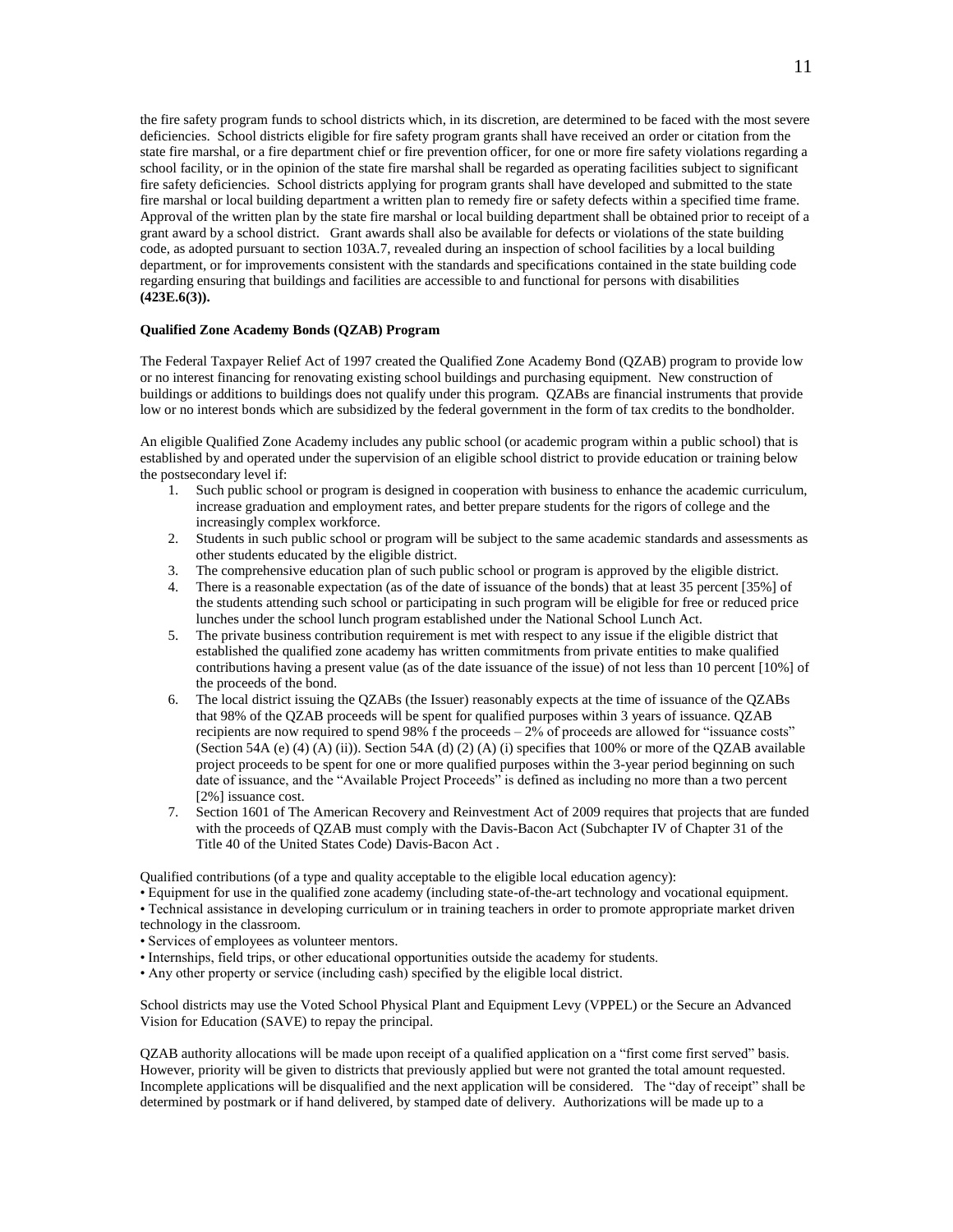cumulative maximum of \$1,000,000 per project, but authorizations for multiple projects in one district may be made at the department's discretion.

### **Qualified School Construction Bonds (QSCB)**

The Iowa Department of Education has distributed \$130,674,000 in Qualified School Construction Bonds (QSCBs) authority through the American Recovery and Reinvestment Act (ARRA) of 2009. The state of Iowa was issued \$64,252,000 for 2009 and \$66,422,000 for 2010 in QSCB bonding allocations. ARRA created this new tax credit program to provide no interest financing for the renovation, repair and construction of school buildings, the purchase of land on which school buildings will be built and the purchase of equipment to be used in the portion or portions of the public school facility that is being constructed, rehabilitated, or repaired. This program is similar to the Qualified Zone Academy Bond Program except that this program is designed for new construction as well as renovation. QSCBs are less restrictive in their uses than QZABs. For a QSCB that is issued by a state or local government where a public school is located, 100 percent of available project proceeds must be used for the construction, rehabilitation, or repair of the public school facility. In addition, a portion of the proceeds of such a bond may be used for the acquisition of land on which a public school facility is to be constructed.

This program provides credits, in lieu of interest to lenders who issue bonds to eligible school districts. Because the federal government provides for the "interest" payment, the school district is only responsible for repayment of the bond principal. The federal government covers all of the interest in the form of tax credits on these bonds, resulting in potential savings up to 50 percent of the cost of renovation and improvement projects. School districts may use the Voter Approved School Physical Plant and Equipment Levy (VPPEL) and/or the Secure an Advanced Vision for Education (SAVE) to repay the principal.

Section 1601 of ARRA of 2009 requires that projects that are funded with the proceeds of QSCB must comply with the Davis-Bacon Act (Subchapter IV of Chapter 31 of the Title 40 of the United States Code).

#### **School Budget Review Committee Approval of Modified Supplemental Amount or Use of Unexpended Fund Balance**

The SBRC shall establish a modified supplemental amount for a district by increasing its supplemental state aid when the district submits evidence that it requires additional funding for removal, management, or abatement of environmental hazards due to a state or federal requirement. Environmental hazards shall include but are not limited to the presence of asbestos, radon, or the presence of any other hazardous material dangerous to health and safety. The district shall include a budget for the actual cost of the project that may include the costs of inspection, reinspection, sampling, analysis, assessment, response actions, operations and maintenance, training, periodic surveillance, developing of management plans, recordkeeping requirements, and encapsulation or removal of the hazardous materials **(257.31(6)).**

The committee may authorize a district to spend a reasonable and specified amount from its unexpended fund balance for the following purposes:

- 1) Furnishing, equipping, and contributing to the construction of a new building or structure for which the voters of the district have approved a [general obligation] bond issue as provided by law or the tax levy provided in section 298.2 [VPPEL].
- 2) The costs associated with the demolition of an unused school building, or the conversion of an unused school building for community use, in a school district involved in a dissolution or reorganization under chapter 275, if the costs are incurred within 3 years of the dissolution or reorganization.
- 3) The costs associated with the demolition or repair of a building or structure in a school district if such costs are necessitated by, and incurred within 2 years of, a disaster as defined in section 29C.2, subsection 1 **(257.31(7)"a").**

#### **State-wide One-Cent Sales and Services Tax for School Infrastructure and Revenue Bonds**

After July 1, 2008, all local sales and services taxes for school infrastructure purposes imposed under chapter 423E are repealed and replaced by the increase in the state sales, services, and use taxes from five to six percent **(423F.2(1)).** It is the intent of the general assembly that the increase in the state sales, services, and use taxes from five percent [5%] to six percent [6%] on July 1, 2008, shall be used solely for purposes of providing revenue to local school districts under chapter 423F to be used solely for school infrastructure purposes or school district property tax relief **(423F.1).**

The board of directors of a school district shall be authorized to issue negotiable, interest-bearing school bonds, without election, and utilize tax receipts derived from the sales and services tax for school infrastructure purposes and the supplemental school infrastructure amount distributed pursuant to section 423E.4, subsection 1, paragraph "b", and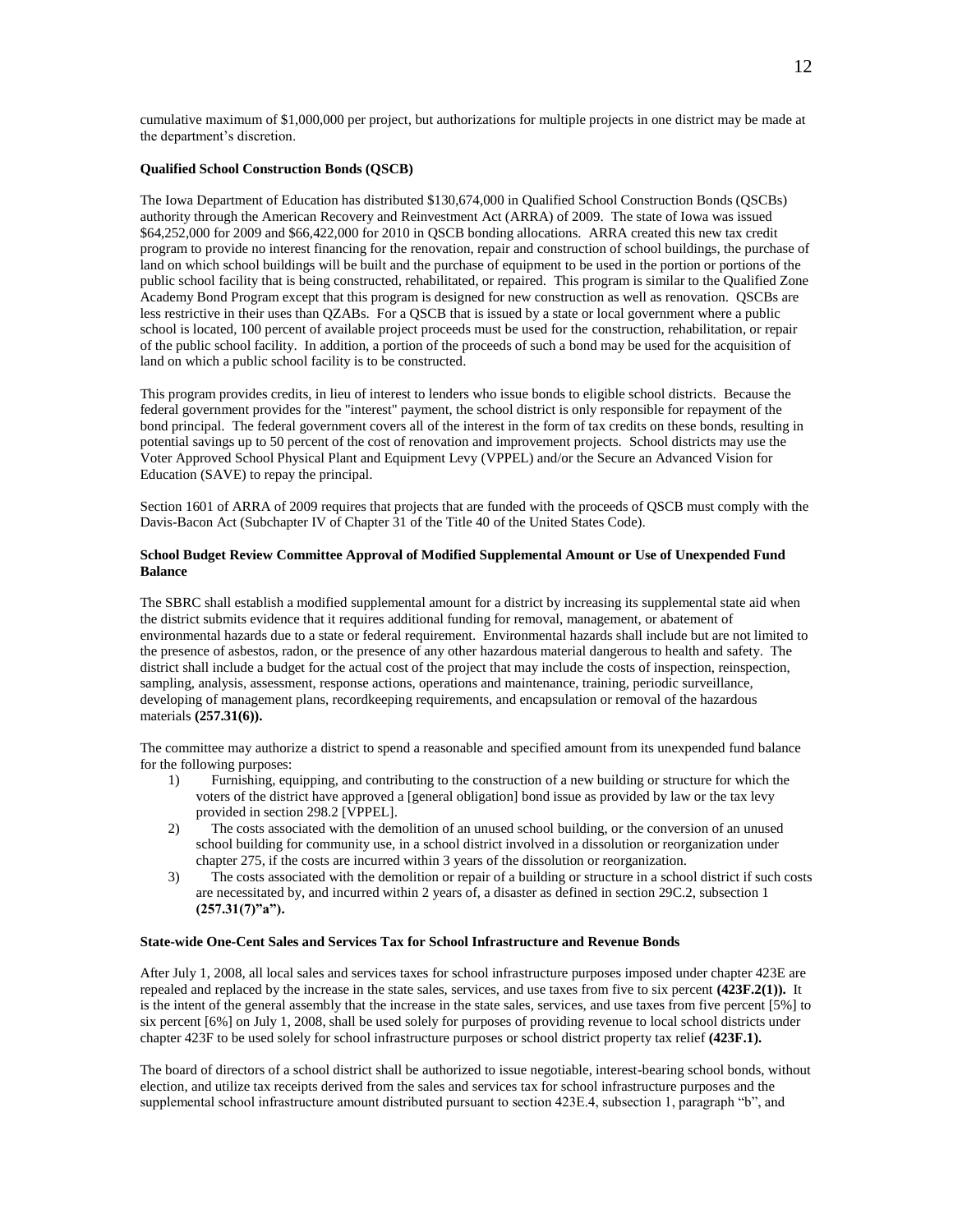revenues received pursuant to section 423F.2, for principal and interests repayment. Proceeds of the bonds issued pursuant to this section shall be utilized solely for school infrastructure needs as school infrastructure is defined in section 423E.1, subsection 3, Code 2007, and section 423F.3 **(423E.5(1)).**

A school district may anticipate its share of the revenues under section 423F.2 by issuing bonds in the manner provided in section 423E.5. However, to the extent any school district has issued bonds anticipating the proceeds of an extended local sales and services tax for school infrastructure purposes imposed by a county pursuant to former chapter 423E, Code and Code Supplement 2007, prior to July 1, 2008, the pledge of such revenues for the payment of principal and interest on such bonds shall be replaced by a pledge of its share of the revenues under section 423F.2 **(423F.4).**

*"School infrastructure"* means those activities for which a school district is authorized to contract indebtedness and issue general obligation bonds under section 296.1, except those activities related to a teacher's or superintendent's home or homes. These activities include the construction, reconstruction, repair, demolition work, purchasing, or remodeling of schoolhouses, stadiums, gyms, field houses, and bus garages and the procurement of schoolhouse construction sites and the making of site improvements and those activities for which revenues under section 298.3 [PPEL] or 300.2 [PERL] may be spent. A school district that uses sales and services tax moneys for school infrastructure shall comply with the state building code in the absence of a local building code. Additionally, *"school infrastructure"* includes the payment or retirement of outstanding bonds previously issued for school infrastructure purposes as defined in this subsection, and the payment or retirement of [revenue] bonds issued under section 423E.5 **(423E.1(3) Code 2007).** Note that the Code states these activities include…but does not say "include, but are not limited to…". Items that are included in section 296.1, but that are not included in the list in 423E.5 are teacher's or superintendent's home or homes and furnishing a schoolhouse. Equipment other than as allowed in 298.3 or 300.2 is not separately listed in 423E.5, and is not listed in 296.1 at all. Equipment is listed in 298.21, which is not referenced in 423E.5 within the definition of school infrastructure.

For purposes of chapter 423F, *"school infrastructure"* means those activities authorized in section 423E.1, subsection 3, Code 2007.Additionally, *"school infrastructure"* includes the payment or retirement of outstanding bonds previously issued for school infrastructure purposes as defined in this subsection, and the payment or retirement of bonds issued under sections 423E.5 and 423F.4.A school district that uses secure an advanced vision for education fund moneys for school infrastructure shall comply with the state building code in the absence of a local building code **(423F.3(6)).**

Subject to the approval of the voters thereof, school districts are hereby authorized to contract indebtedness and to issue general obligation bonds to provide funds to defray the cost of purchasing, building, furnishing, reconstructing, repairing, improving or remodeling a schoolhouse or schoolhouses and additions thereto, gymnasium, stadium, field house, school bus garage, teachers' or superintendent's home or homes, and procuring a site or sites therefor, or purchasing land to add to a site already owned, or procuring and improving a site for an athletic field, or improving a site already owned for an athletic field, and for any one or more of such purposes **(296.1).**

Section 423E.1(3)(Code 2007) does not prohibit per se a school district from expending school infrastructure sales and services tax revenues for salaries and benefits of school district employees who are engaged in school infrastructure activities authorized under chapter 423E **(OAG #00-4-4)L)).**

Equal protection guarantees do not prohibit a school infrastructure sales and services tax ballot [or revenue purpose statement] from setting forth different propositions for separate school districts that would give property tax relief only to those taxpayers residing within one of the school districts. A ballot proposition may also include language premised upon the passage of future legislation **(OAG #00-2-1).**

#### **Bonded Indebtedness, General Obligation Bonds**

The board of directors of any school corporation when authorized by the voters at an election held on a date specified in section 39.2, subsection 4, paragraph "c", may issue the negotiable, interest-bearing school bonds of the corporation for borrowing money for any or all of the following purposes:

- 1. To acquire sites for school purposes.
- 2. To erect, complete, or improve buildings authorized for school purposes.
- 3. To acquire equipment for schools, sites, and buildings **(298.21).**

Subject to the approval of the voters thereof, school districts are hereby authorized to contract indebtedness and to issue general obligation bonds to provide funds to defray the cost of purchasing, building, furnishing, reconstructing, repairing, improving or remodeling a schoolhouse or schoolhouses and additions thereto, gymnasium, stadium, field house, school bus garage, teachers' or superintendent's home or homes, and procuring a site or sites therefor, or purchasing land to add to a site already owned, or procuring and improving a site for an athletic field, or improving a site already owned for an athletic field, and for any one or more of such purposes. Taxes for the payment of said bonds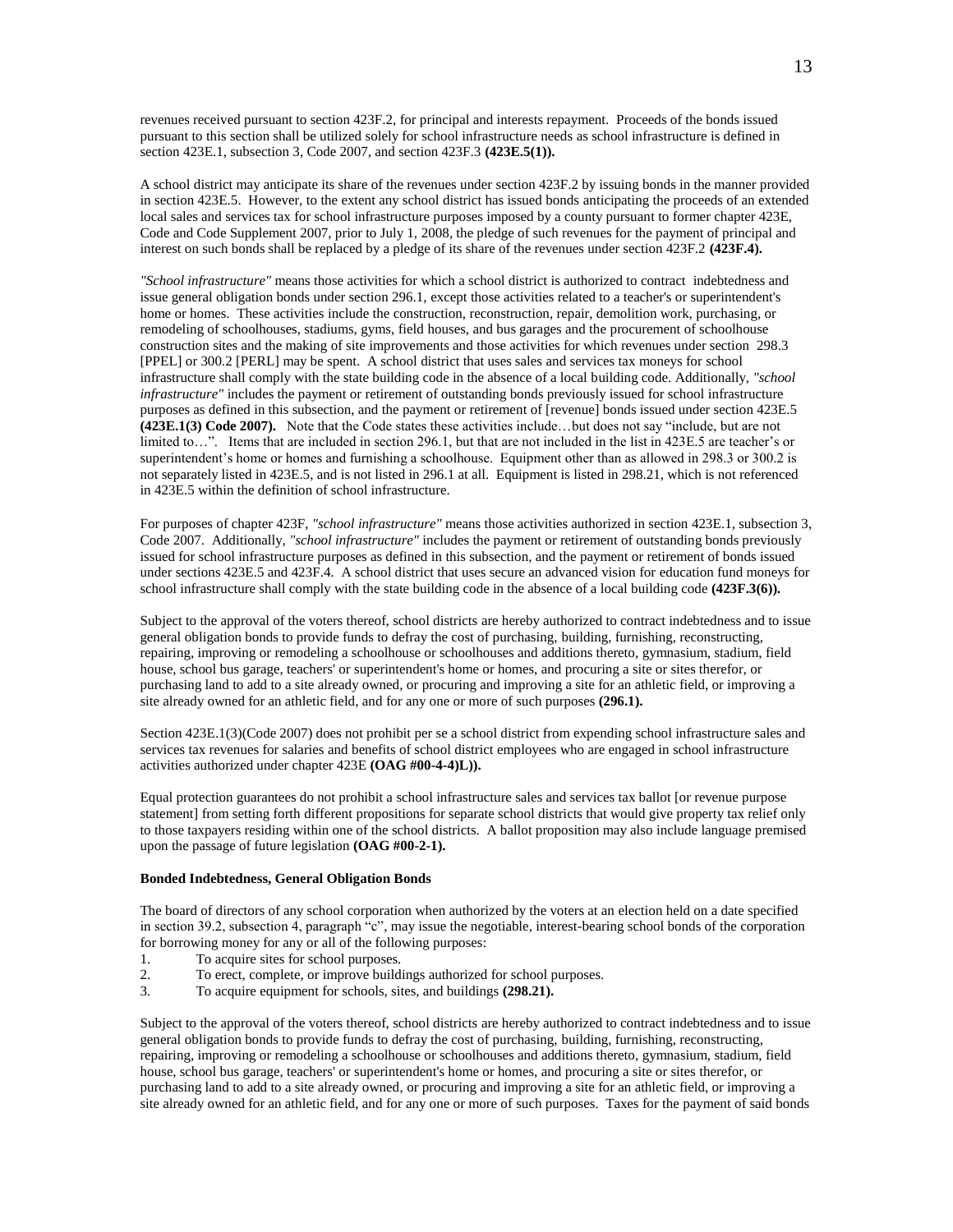shall be levied in accordance with chapter 76, and said bonds shall mature within a period not exceeding 20 years from date of issue, shall bear interest at a rate or rates not exceeding that permitted by chapter 74A and shall be of such form as the board of directors of such school district shall by resolution provide, but the aggregate indebtedness of any school district shall not exceed five percent [5%] of the actual value of the taxable property within said school district, as ascertained by the last preceding state and county tax lists **(296.1).**

A school board may alter the educational purpose served by a school building constructed with proceeds from bonds issued for a particular purpose in order to meet the current needs of the school district. A court would not likely reverse the exercise of a school board's discretion in the absence of some showing of fraud, arbitrary action or abuse of discretion **(OAG #92-8-6).**

## **Boundary Changes**

In any case where, by reason of natural obstacles, any portion of the inhabitants of any school corporation in the opinion of the AEA administrator cannot with reasonable facility attend school in their own corporation, the AEA administrator shall, by a written order, in duplicate, attach the part thus affected to an adjoining school corporation, the board of the same consenting thereto, one copy of which order shall be at once transmitted to the secretary of each corporation affected thereby, who shall record the same and make the proper designation on the plat of the corporation. Township or county lines shall not be a bar to the operation of this section **(274.13).**

When the natural obstacles by reason of which territory has been set off by the AEA administrator from one school district and attached to another in the same or an adjoining county have been removed, such territory may, upon the concurrence of the respective boards, be restored to the school district from which set off and shall be so restored by said boards upon the written application of two-thirds [2/3] of the electors residing upon the territory so set off together with the concurrence of the AEA administrator and the board of the school district from which such territory was originally set off by the said administrator **(274.14).**

The boundary lines of contiguous school corporations may be changed by the concurrent action of the respective boards of directors at their regular meetings in July, or at special meetings called for that purpose. Such concurrent action shall be subject to the approval of the AEA board but such concurrent action shall stand approved if the said board does not disapprove such concurrent action within 30 days following receipt of notice thereof. The corporation from which territory is detached shall, after the change, contain not less than four [4] government sections of land **(274.37).**

The boards in the respective districts, the boundaries of which have been changed under this section, complete in all respects except for the passage of time prior to the effective date of the change, and when the right of appeal of the change has expired, may enter into joint contracts for the construction of buildings for the benefit of the corporations whose boundaries have been changed, using funds accumulated under the physical plant and equipment levy in section 298.2 [PPEL]. The district in which the building is to be located may use any funds authorized in accordance with chapter 75. This section does not permit the changed districts to expend any funds jointly which they are not entitled to expend acting individually **(274.37).**

Any school board may request a study and recommendations of the department of education relative to the adjustment of boundary lines and the recommendations of the department of education shall be submitted to those districts involved within 60 days after the request for such study and recommendations is made but such recommendations shall be advisory only and shall not be binding on the local districts **(274.38).**

If the federal government, or any agency or department of the federal government locates a project which is desirable for the development of the national defense or for the purpose of flood control, and for the purpose of locating the project determines that certain real property making up a portion of a school district is required, the director of the department of education may by resolution adjust the boundaries of school districts in which the federally owned property is located and the boundaries of adjoining school districts so as to effectively provide for the schooling of children residing within all of the districts. A copy of the resolution shall be promptly filed with the board of directors of the adjoining school district or districts and with the board of directors of the school district in which the federally owned property is located unless the board has been reduced below a quorum in the manner contemplated in section 274.40, in which event the resolution shall be posted in two public places within the altered district **(274.42).** The officers of the altered district shall relinquish to the proper officers of such adjoining district or districts all funds, claims for taxes, credits, and such other personal property in such a manner as the director of the department of education shall direct, which said funds, credits, and personal property shall become the property of such adjoining district or districts as enlarged, to be used as the boards of directors of such districts may direct **(274.43).** The determination of the director of the department of education in such matters shall be final **(274.44).**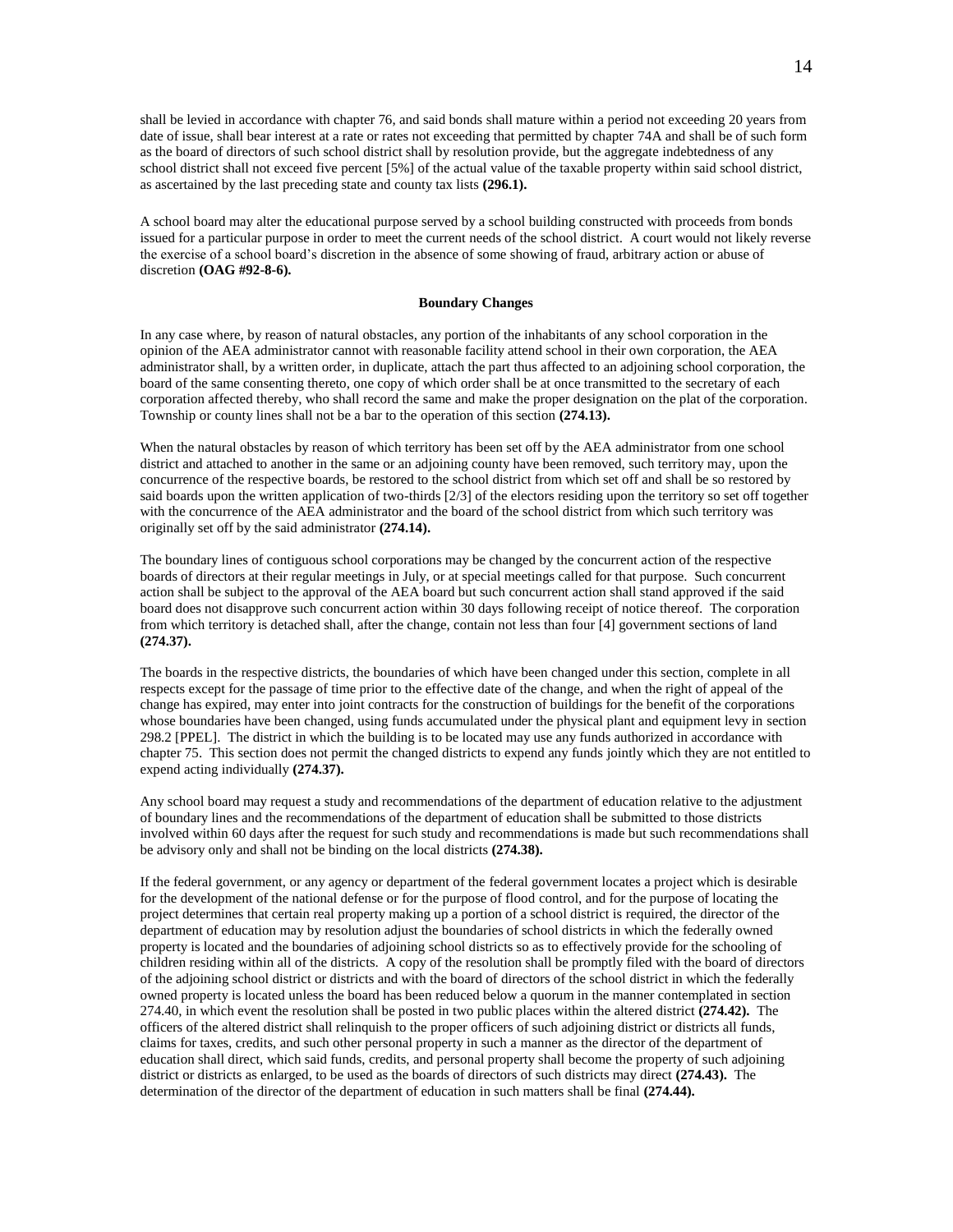## **Size and Location of Sites**

The board of each school district may fix the site for each schoolhouse, which shall be upon some public highway already established or procured by such board and not in any public park, and except in cities and villages, not less than 30 rods from the residence of any landowner who objects thereto. [A rod is a linear measure of 5 ½ yards or 16 ½ feet. Thirty rods would be equal to 165 yards or 495 feet.] In fixing such site, the board shall take into consideration the number of scholars residing in the various portions of the school district and the geographical location and convenience of any proposed site **(297.1).**

Except as hereinafter provided, any school district may take and hold so much real estate as may be required for such site, for the location or construction thereon of schoolhouses, and the convenient use thereof, but not to exceed 10 acres exclusive of public highway **(297.2).**

Any school district, including a city or village, may take and hold an area equal to 2 blocks exclusive of the street or highway, for a schoolhouse site, and not exceeding 30 acres for school playground, stadium, or field house, or other purposes for each such site **(297.3).** [A city block 300 feet by 300 feet contains 2.01 acres of ground. This would allow approximately 34 acres for a site for any district including a city or village.]

A school district including a city, town, or village may purchase more land for sites providing each site is for a different school. It makes no difference if the sites adjoin. For example, if a district, under section 297.3, desired to build an elementary school on a site, a junior high school, and a senior high school, it may buy 2 blocks plus 30 acres for each site in three different locations quite remote from each other or the district might buy the three sites adjoining each other **(OAG #55-6-16(L)).**

A school board may purchase land in more than one location. Sites for a building and for play purposes need not be contiguous **(1928 Op. Att'y Gen. 187 (#27-7-12)).**

It shall be on a public highway already established or procured by the board. [A street is considered a public highway.] A school district cannot legally acquire a site by purchase or condemnation if it is not on some public highway **(1906 Op. Att'y Gen. 58 (#4-5-2)).**

It shall not be less than 30 rods from the residence of any landowner who objects to its location, except in cities, towns, and villages. [No one except the landowner may raise an objection.] **(1899 Op. Att'y Gen. 218 (#99-11-23)).**

A cemetery which is no longer used as burying ground cannot be acquired as a school site by any statutory proceedings, there being no provision authorizing the removal of a grave for any purpose in Iowa, but the only manner in which the cemetery can be removed is by obtaining consent of next of kin of those buried in the cemetery **(1920 Op. Att'y Gen. 529 (#19-9-10)).**

School sites may be purchased from a school board member. This is an unusual procedure and such a transaction should be so "above-board" that no accusation of collusion as to sale and price could be justified **(1929 Op. Att'y Gen. 104).**

A site location may be included as part of a ballot question placed before the voters of a school district. In the event that multiple competing proposals are placed on the ballot at the same election and more than one proposal receives the number of votes necessary for approval, the school board is authorized to choose the proposal receiving the highest number of votes as the sole proposal to be accomplished **(OAG #93-2-3(L)).**

Where the location of a schoolhouse has been placed on the ballot and the people have voted it, the board cannot revoke that power unless for some controlling reason **(OAG #45-6-8).**

The general fund is not to be used for schoolhouses or sites **(OAG #23-11-28).**

Expenditures for a playground site are capital improvements which are required to be made out of the schoolhouse fund [PPEL or capital projects] rather than out of the general fund **(1938 Op. Att'y Gen. 210 (#37-5-7)).**

Payments for sites must be made from the schoolhouse fund [PPEL or capital projects], not from the general fund **(1934 Op. Att'y Gen. 223 (#33-5-18)).**

A district cannot use the general fund for building schoolhouses, purchasing sites or equipment [real property] for new schoolhouses **(OAG #56-11-20).**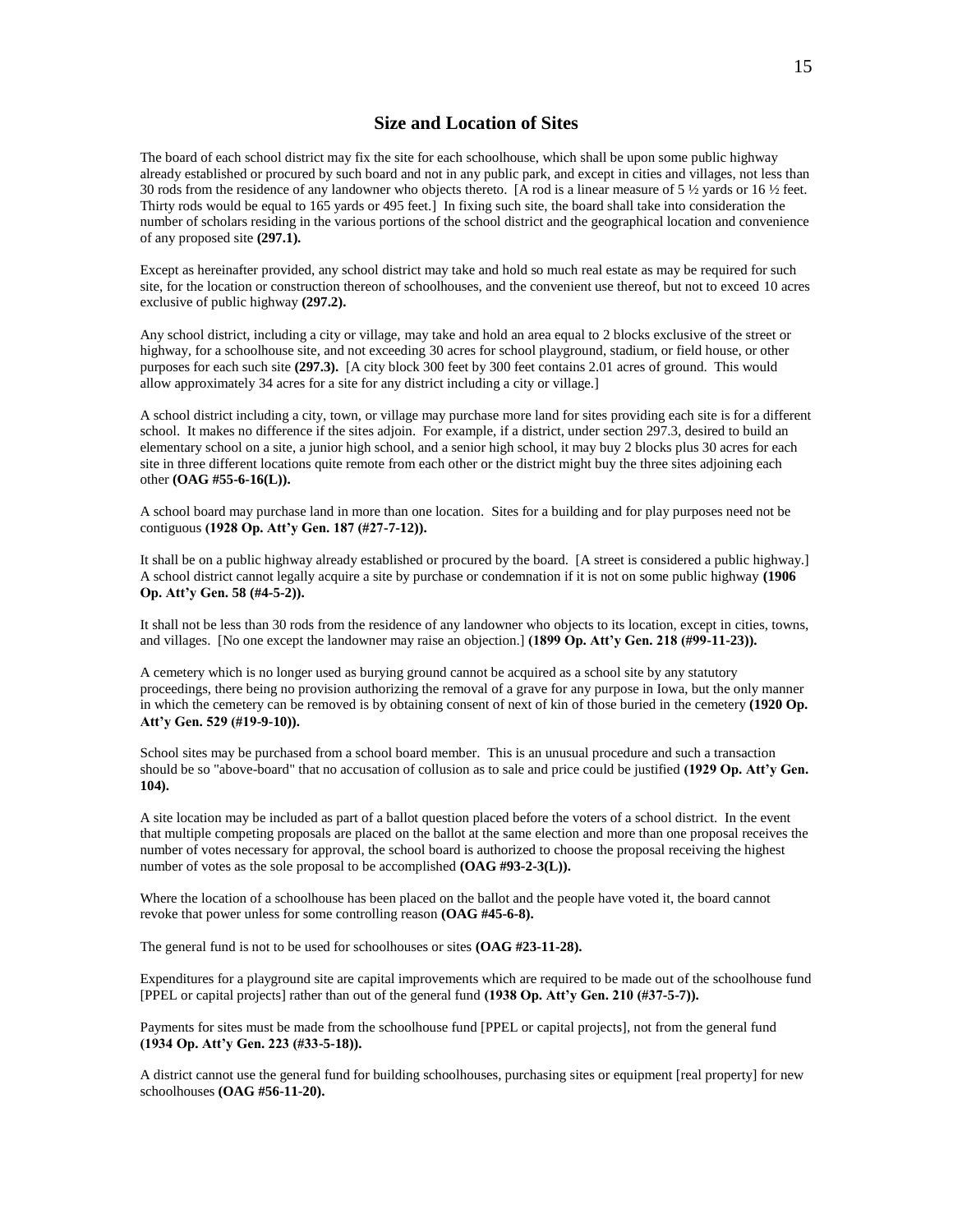#### **Condemnation**

Whenever the power to condemn private property for public use is granted to any officer, board, commission, or other official, or to any county, township, or municipality, such grant shall, unless otherwise declared, be construed as granting authority to the officer, board, or official body having jurisdiction over the matter, to acquire, at its fair market value [FMV], and from the parties having legal authority to convey, such right as would be acquired by condemnation **(6A.5).**

If the owner of real estate desired for any purpose for which any school may be authorized to take and hold real estate refuses to convey the same, or is dead or unknown or cannot be found, or if in the judgment of the board of directors of the corporation they cannot agree with such owner as to the price to be paid therefor, such real estate may be taken under condemnation proceedings in accordance with the provisions of chapter 6B **(297.6).**

An acquiring agency shall provide written notice of a public hearing to each owner and any contract purchaser of record of agricultural land that may be the subject of condemnation. The authority under chapter 6B is not conferred and condemnation proceedings shall not begin unless a good faith effort is made to mail and publish the notice as provided in section 6B.2A on the owner and any contract purchaser of record of the property subject to condemnation **(6B.2A(1)).**

The acquiring agency shall make a good faith effort to negotiate with the owner to purchase the private property or property interest before filing an application for condemnation or otherwise proceeding with the condemnation process **(6B.2B).**

The authority to condemn is not conferred, and the condemnation proceedings shall not commence, unless the governing body for the acquiring agency approves the use of condemnation and there is a reasonable expectation the applicant will be able to achieve its public purpose, comply with all applicable standards, and obtain the necessary permits **(6B.2C).**

A school district cannot condemn public property for school use or vice versa. State doctrine is that property dedicated to one public use may be taken over for another public use if there is mutual improvement, otherwise it cannot **(OAG #27-11-17).** Absent a clear showing of fraud, bad faith, or arbitrary abuse of discretion, a city may condemn property owned by a school district to use as right-of-way for a street **(OAG #01-7-1(L)).**

In light of these authorities, and given the clear intent of the legislature to require and facilitate voluntary acquisition of property as an alternative to condemnation, we believe that chapter 6B should be interpreted to allow an acquiring agency which has a good faith belief that all property necessary for a public improvement can be obtained through dedication and voluntary negotiation to take advantage of the exception to procedure allowed by [section 6B.1A,](http://creditcard.westlaw.com/find/default.wl?sp=iaag-1000&docname=IASTS6B.1A&rp=%2ffind%2fdefault.wl&sv=Split&rs=WEBL11.01&db=1000256&tf=-1&findtype=L&fn=FromEW&vr=2.0&tc=-1&ordoc=0292063270) forego chapter 6B procedures, and proceed with the acquisition of property. In the event that the agency later discovers that it cannot voluntarily acquire all of the needed property, the agency should step back to the beginning of the process and follow through the procedural requirements for condemnation. An acquiring agency seeking to make a public improvement on agricultural land generally must provide notice and hearing to affected landowners. The acquiring agency may forgo providing notice and hearing if it plans to obtain necessary property or easements from all landowners by dedication or voluntary negotiation and purchase. If the acquiring agency finalizes its plans for the public improvement and then discovers it cannot acquire all necessary property or easements by dedication or voluntary negotiation and purchase, the agency should proceed with notice, public hearing, and condemnation proceedings **(OAG #03-1-1).**

#### **Construction**

It is the duty of the state board to prescribe guidelines for facility standards **(256.7(11)).**

School districts are quasi-municipal corporations of the most limited power known to the law and are subject to city ordinances pertaining to building permits and fees **(1950 Op. Att'y Gen. 201 (#50-12-21)).**

A school district is subject to the provisions of a city ordinance pertaining to the issuing of building permits in connection with the construction of school buildings and is required to pay the fees prescribed by the foregoing ordinance **(Cedar Rapids Community School District v. City of Cedar Rapids. 252 Iowa 205, 106 N.W. 2d, 655).**

A school district is immune from the restrictions of zoning ordinances **(Bloomfield v. Davis County Community School District, 254 Iowa 900, 119 N.W. 2d, 909).**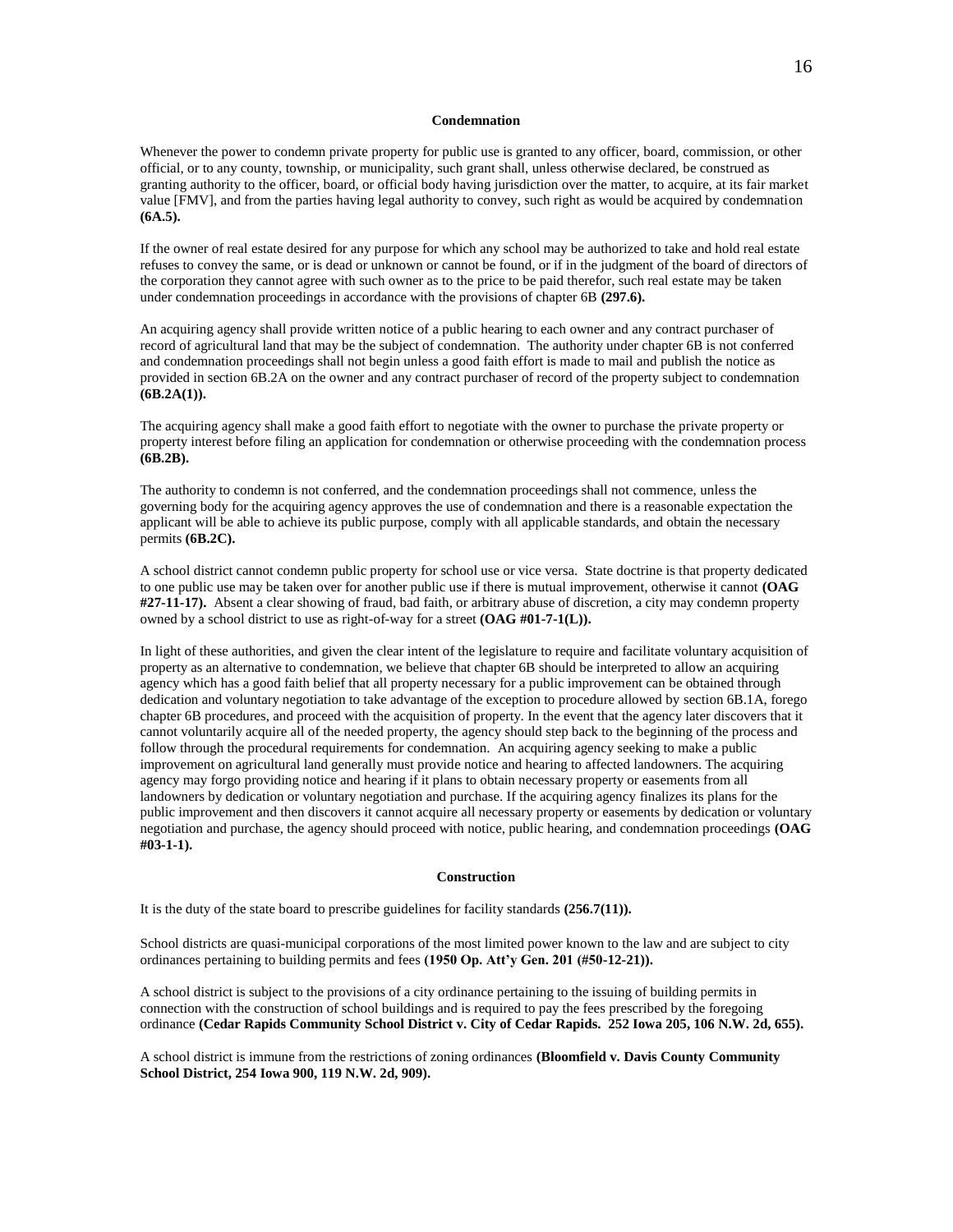When a school district utilizes the services of a construction manager for building, compliance with the statutory requirements of public hearing on the project and form of contract, approval of plans and bonding is also required **(OAG #74-7-19).**

Under the statute making it the duty of the board to select the site, adopt the plans for the schoolhouse, and award the contract for the building thereof, the board cannot delegate such powers to a committee appointed by it **(Kinney v. Howard, 1907, 133 Iowa 94, 110 N.W. 282).**

#### **Prohibition on Sex Offenders**

A sex offender who has been convicted of a sex offense against a minor shall not do any of the following: *a.* Operate, manage, be employed by, or act as a contractor or volunteer at any municipal, county, or state fair or carnival when a minor is present on the premises.

*b.* Operate, manage, be employed by, or act as a contractor or volunteer on the premises of any children's arcade, an amusement center having coin or token operated devices for entertainment, or facilities providing programs or services intended primarily for minors, when a minor is present.

*c.* Operate, manage, be employed by, or act as a contractor or volunteer at a public or nonpublic elementary or secondary school, child care facility, or public library.

*d.* Operate, manage, be employed by, or act as a contractor or volunteer at any place intended primarily for use by minors including but not limited to a playground, a children's play area, recreational or sport-related activity area, a swimming or wading pool, or a beach.

*e.* Operate, manage, be employed by, or act as a contractor or volunteer at a business that operates a motor vehicle primarily marketing, from or near the motor vehicle, the sale and dispensing of ice cream or other food products to minors **(692A.113(3).**

#### **Accessibility for Persons with Disabilities**

#### **Buildings**

It is the intent of Iowa Code chapter 104A that standards and specifications are followed in the construction of public and private buildings and facilities which are intended for use by the general public to ensure that these buildings and facilities are accessible to and functional for persons with disabilities **(104A.1).** The standards and specifications adopted by the state building code commissioner and set forth in chapter 104A shall apply to all public and private buildings and facilities, temporary and permanent, used by the general public **(104A.2).**

## **Parking**

- 1. Persons with disabilities parking spaces and access loading zones for persons with disabilities that serve a particular building shall be located on the shortest accessible route to the nearest accessible entrance to the building.
- 2. A person with disabilities parking space designated after July 1, 1990, shall comply with the dimension requirements in rules adopted by the department of public safety and in effect when the spaces are designated. Adopted rules shall be for accepted national standards for dimensions of persons with disabilities spaces, consistent with the requirements of federal law. However, these dimension requirements do not apply to parallel on-street parking spaces.
- 3. a. The state or a political subdivision of the state which provides off-street public parking facilities or an entity providing nonresidential parking on off-street public parking facilities shall provide not less than two percent [2%] of the total parking spaces in each parking facility as persons with disabilities parking spaces, rounded to the nearest whole number of persons with disabilities parking spaces. However, such parking facilities having 10 or more parking spaces shall set aside at least one [1] persons with disabilities parking space.

b An entity providing off-street nonresidential public parking facilities shall review the utilization of existing persons with disabilities parking spaces for a one-month period not less than once every 12 months. If upon review, the average occupancy rate for persons with disabilities parking spaces in a facility exceeds sixty percent [60%] during normal business hours, the entity shall provide additional persons with disabilities parking spaces as needed.

c. An entity providing off-street nonresidential parking as a lessor shall provide a persons with disabilities parking space to an individual requesting to lease a parking space, if that individual possesses a persons with disabilities parking permit.

d. A new nonresidential facility in which construction has been completed on or after July 1, 1991, providing parking to the general public shall provide persons with disabilities parking spaces as stipulated below: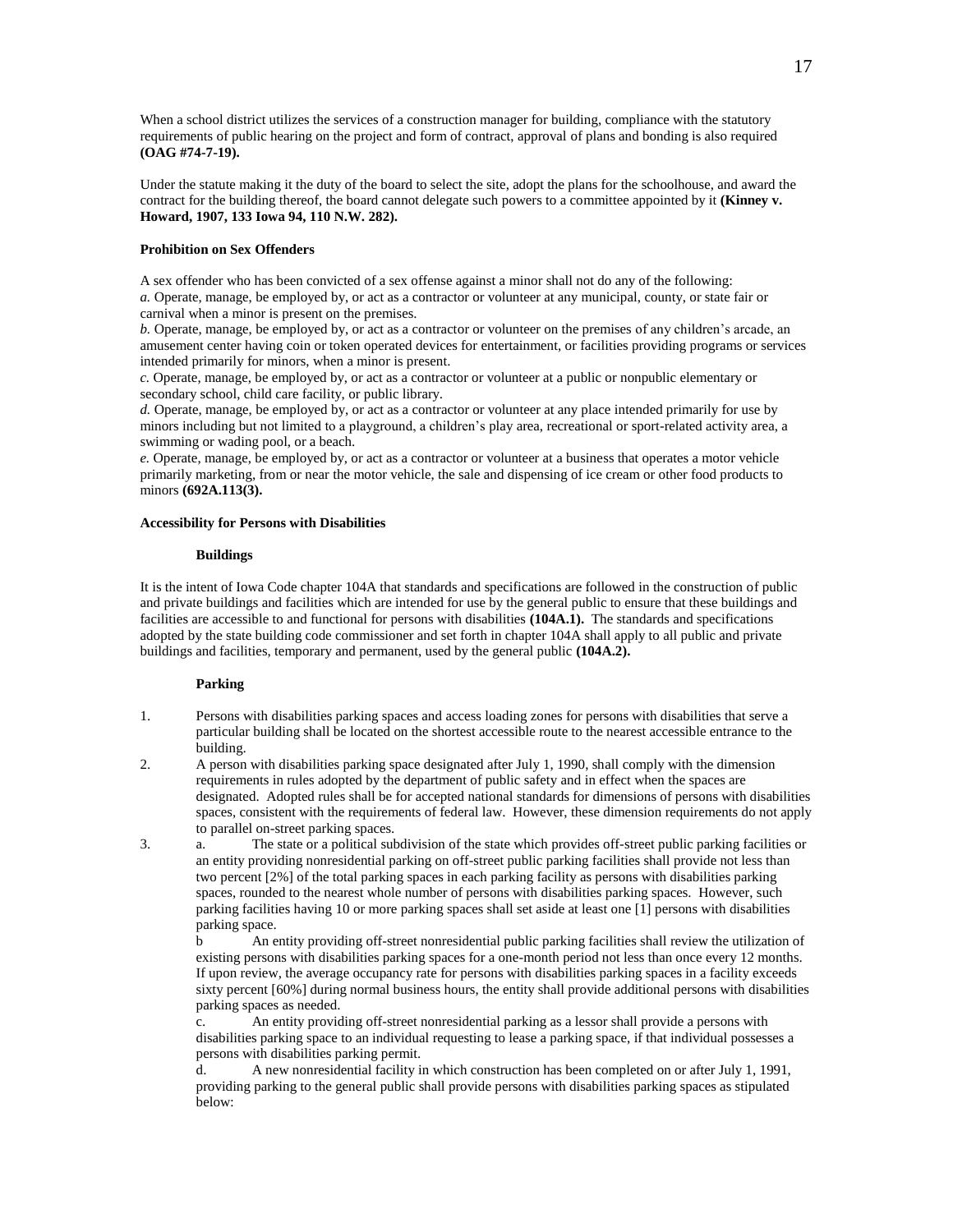| <b>Total Parking Spaces</b><br>in Lot | Required Minimum Number of Persons<br>with Disabilities Parking Spaces |
|---------------------------------------|------------------------------------------------------------------------|
|                                       |                                                                        |
| 10<br>25<br>to                        |                                                                        |
| 50<br>26<br>to                        | 2                                                                      |
| 51<br>75<br>to                        | 3                                                                      |
| 100<br>76<br>to                       | 4                                                                      |
| $101$ to<br>150                       | 5                                                                      |
| $151$ to<br><b>200</b>                | 6                                                                      |
| 300<br>$201$ to                       | 7                                                                      |
| 400<br>$301$ to                       | 8                                                                      |
| $401$ to<br>500                       | 9                                                                      |
| 1000<br>$501$ to                      | 2 percent of total                                                     |
| 1001 and over                         | 20 spaces plus 1 for each 100 over 1000                                |

- e. Any other person may also set aside persons with disabilities parking spaces on the person's property provided each persons with disabilities parking space is clearly and prominently designated as a person with disabilities parking space.
- 5. A persons with disabilities parking space located on a paved surface may be painted with a blue background upon which the international symbol of accessibility is painted in white or yellow paint. However, the blue background paint may be omitted. As used in this subsection, "paved surface" includes surfaces which are asphalt surfaced.
- 6. A persons with disabilities parking review committee may be established by the state and each political subdivision of the state which is required to provide persons with disabilities parking spaces in off-street public parking facilities according to subsection 3. The persons with disabilities parking review committee shall consist of 5 members who are persons with disabilities as defined in section 321L.1 and 5 members who are officials of the state or political subdivision. The persons with disabilities parking review committee shall have the discretion to increase or decrease the numbers of persons with disabilities parking spaces required by this section. A decision to change the numbers or location of persons with disabilities parking spaces shall be based upon the needs of the community, the percentage of use of the present persons with disabilities parking spaces, and the past experience of the state or political subdivision regarding persons with disabilities parking. An individual may request the persons with disabilities parking committee to review the amounts and locations of persons with disabilities parking spaces. The persons with disabilities parking review committee shall investigate each individual's request and shall act upon such request if the investigation substantiates the individual's complaint **(321L.5).**
- A persons with disabilities parking sign shall be displayed designating the persons with disabilities parking space.
- 1. The persons with disabilities parking sign shall have a blue background and bear the international symbol of accessibility in white. If an entity who owns or leases real property in a city is required to provide persons with disabilities parking spaces, the city shall provide, upon request, the signs for the entity at cost. If an entity who owns or leases real property outside the corporate limits of a city is required to provide persons with disabilities parking spaces, the county in which the property is located shall provide the signs for the entity at cost upon request.
- 2. The persons with disabilities parking sign shall be affixed vertically on another object so that it is readily visible to a driver of a motor vehicle approaching the persons with disabilities parking space. A persons with disabilities parking space designated only by the international symbol of accessibility being painted or otherwise placed horizontally on the parking space does not meet the requirements of this subsection **(321L.6).**

Failure to provide proper persons with disabilities parking spaces as provided in section 321L.5 or to properly display persons with disabilities parking signs as provided in section 321L.6 is a simple misdemeanor punishable as a scheduled violation under section 805.8A(1)(c) **(321L.7).**

#### **State Building Codes**

The authority responsible for the construction of any building or facility covered by section 104A.2 shall conform with rules adopted by the state building code commissioner as provided in Iowa Code section 103A.7 **(104A.6).**

Nothing in chapter 103A shall be construed as prohibiting any governmental subdivision from adopting or enacting any building regulations relating to any building or structure within its limits, but a governmental subdivision in which the state building code has been accepted and is applicable shall not have the power to supersede, void, or repeal or make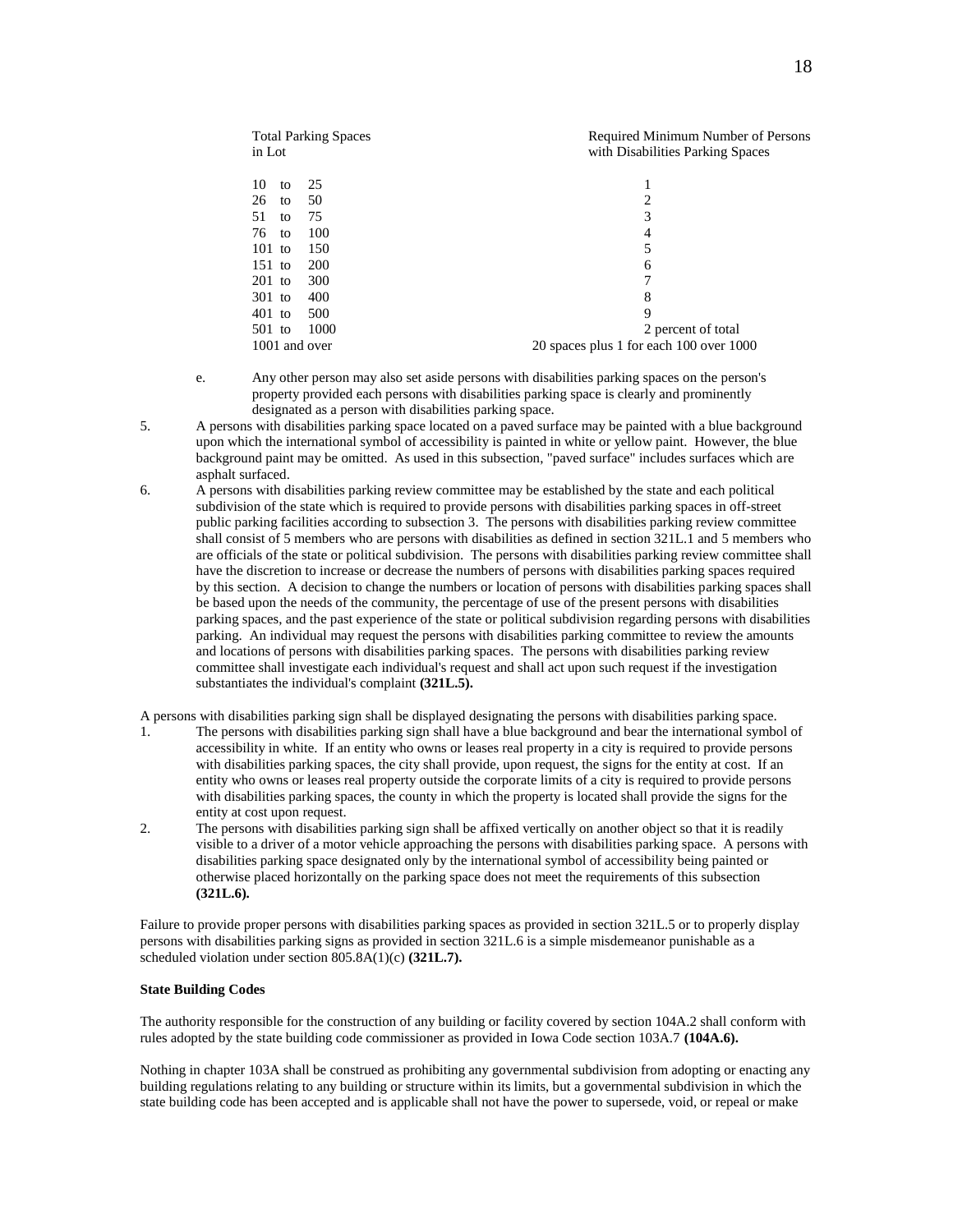more restrictive any of the provisions of chapter 103A or of the rules adopted by the commissioner. This subsection does not apply to energy conservation requirements adopted by the commissioner and approved by the council pursuant to section 103A.8A or 103A.10 **(103A.22(1)).**

Notwithstanding the provisions of subsection 103A.22(1):

- a. Provisions of the state building code establishing thermal efficiency energy conservation standards shall be applicable to all construction in the state which will contain enclosed space that is heated or cooled. The commissioner shall provide appropriate exceptions for construction where the application of an energy conservation requirements adopted pursuant to chapter 103A would be impractical.
- b. Provisions of the state building code establishing lighting efficiency standards shall be applicable to all construction in the state and to new and replacement lighting in existing buildings **(103A.10(4)).**

Places of assembly for public use including but not limited to theaters, auditoriums, and convention halls, constructed on or after January 1, 1991, shall conform to the standards for minimum plumbing facilities as provided in the uniform plumbing code **(104B.1(1)).** All toilets installed pursuant to section 104B.1 shall be water efficient toilets which use three gallons or less of water per flush **(104B.1(3)).**

## **Energy Conservation and Life Cycle Analysis**

Life cycle cost analysis means an analytical technique that considers certain costs of owning, using and operating a facility over its economic life including but not limited to the following:

- a. Initial costs.
- b. System repair and replacement costs.
- c. Maintenance costs.
- d. Operating costs, including energy costs.
- e. Salvage value **(470.1(7)).**

A contract for a public improvement or construction of a public building, including new construction or renovation of an existing public building shall not be let without satisfying the following requirements:

- 1) A design professional submitting a design development proposal for consideration of the public body shall at minimum prepare one proposal meeting the design program's space and use requirements which reflects the lowest life cycle cost possible in light of existing commercially available technology.
- 2) Submission of a cost benefit analysis of any deviations from the lowest life cycle cost proposal contained in other design proposals requested by or prepared for submission to the public body **(72.5(1)"a").**

The public body may request additional design proposals in light of funds available for construction, aesthetic considerations, or any other reason **(72.5(1)"b").**

The director of the economic development authority, in consultation with the department of management, state building code commissioner, and state fire marshal, shall develop standards and methods to evaluate design development documents and construction documents based upon life cycle cost factors to facilitate fair and uniform comparisons between design proposals and informed decision making by public bodies **(72.5(2)).**

It is the intent of the general assembly to discourage construction of public buildings based upon lowest acquisition cost, and instead to require that such decisions be based upon life cycle costs to reduce energy consumption, maintenance requirements, and continuing burdens upon taxpayers **(72.5(4)).**

The general assembly declares that energy management is of primary importance in the design of publicly owned facilities. Commencing January 1, 1980, a public agency responsible for the construction or renovation of a facility shall, in a design begun after that date, include as a design criterion the requirement that a life cycle cost analysis be conducted for the facility. The objectives of the life cycle cost analysis are to optimize energy efficiency at an acceptable life cycle cost. The life cycle cost analysis shall meet the requirements of section 470.3 **(470.2).**

A life cycle cost analysis shall include but is not limited to the following elements:

- a. Specification of energy management objectives and health, safety and functional constraints. The facility design shall comply with applicable state or local building code requirements.
- b. Identification of energy needs of the facility and energy system alternatives to meet those needs.
- c. Cost of the energy system alternatives identified in paragraph "b" of this subsection.
- d. Determination of amounts and timing of cash flow.
- e. Calculation of life cycle cost using an economic model such as, but not limited to, rate of return, annual equivalent cost or present equivalent cost.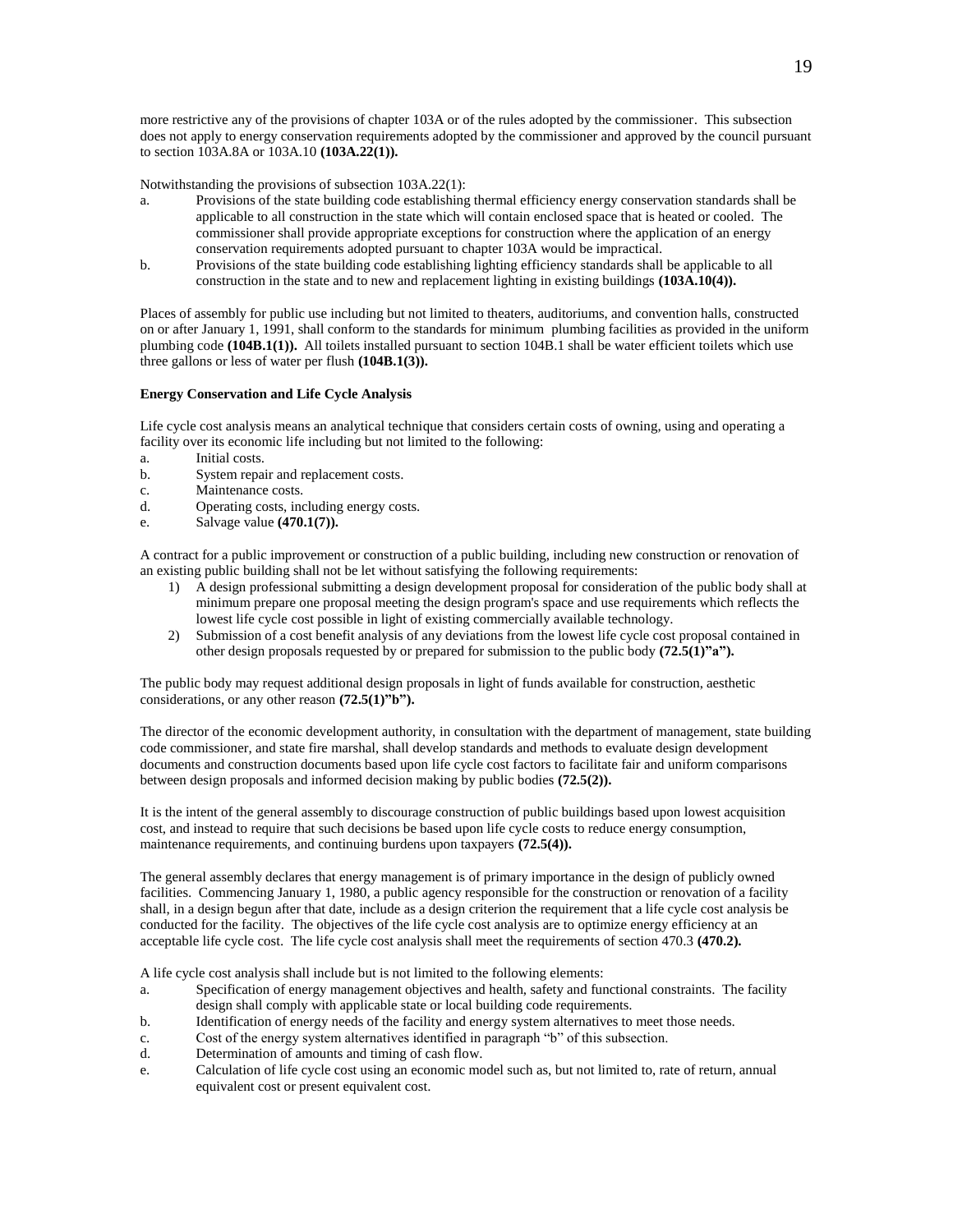f. Evaluation of design and system alternatives using a method such as, but limited to, design matrixes, ranking tables, or network analysis **(470.3(1)).**

A public agency or a person preparing a life cycle cost analysis for a public agency shall consider the methods and analytical models provided by the authority and available through the commissioner, which are suited to the purpose for which the project is intended **(470.3(2)).**

The life cycle cost analysis shall be approved by the public agency before contracts for the construction or renovation are let. A public agency may accept a facility design and shall meet the requirements of chapter 470 if the design meets the operational requirements of the agency and provides the optimum life cycle cost. The public agency shall retain a copy of the life cycle cost analysis and a statement justifying a design decision both of which shall be available for public inspection at reasonable hours **(470.4).**

The public agency responsible for the new construction or renovation of a public facility shall implement the recommendations of the life cycle cost analysis **(470.8).**

Public funds shall not be used for the construction or renovation of a facility unless the design for the work is prepared in accordance with chapter 470 and the actual construction or renovation meets the requirements of the design **(470.6).**

Various statutes require counties, cities, and school corporations participating in the energy bank program to administer and use competitive-bidding procedures for capital improvements, which would include the implementation of energy conservation measures when the estimated cost exceed statutory limitations; in any event, public policy suggests all pubic entities administer and use competitive-bidding procedures in such circumstances. Public entities may consult with the private sector, such as an energy savings company, in preparing their proposals for energy conservation measures **(OAG #94-9-3(L)).**

## **Public Improvements**

Chapter 26 [bidding] is applicable to the construction or repair of school buildings and other public improvements as defined in section 26.2 **(297.7(1)).**

If private funds are offered to a governmental entity for a building or an improvement to be used by the public and such funds are conditioned upon private construction of the building or improvement, this chapter shall not apply to the project if the governmental entity does not contribute any funds to such construction **(26.6).**

Splitting a project to avoid the requirements of Code [public contracts and bonds] is improper and indefensible **(West Harrison Community School District v. Iowa State Board of Public Instruction, App. 1984, 347 N.W. 2d 684).** If the estimated total cost of a public improvement exceeds the competitive bid threshold of \$100,000, or as established in section 314.1B, a governmental entity shall not divide the public improvement project into separate parts, regardless of intent, if a resulting part of the public improvement project is not let in accordance with section 26.3 **(26.5).**

As used in chapter 26 [public construction bidding], unless the context clearly indicates otherwise:

 1. *"Estimated total cost of a public improvement"* or "estimated total cost" means the estimated total cost to the governmental entity to construct a public improvement, including cost of labor, materials, equipment, and supplies, but excluding the cost of architectural, landscape architectural, or engineering design services and inspection.

 2. "Governmental entity" means the state, political subdivisions of the state, public school corporations, and all officers, boards, or commissions empowered by law to enter into contracts for the construction of public improvements, excluding the state board of regents and the state department of transportation.

 3. "Public improvement" means a building or construction work which is constructed under the control of a governmental entity and is paid for in whole or in part with funds of the governmental entity, including a building or improvement constructed or operated jointly with any other public or private agency, but excluding urban renewal demolition and low-rent housing projects, industrial aid projects authorized under chapter 419, emergency work or repair or maintenance work performed by employees of a governmental entity, and excluding a highway, bridge, or culvert project, and excluding construction or repair or maintenance work performed for a city utility under chapter 388 by its employees or performed for a rural water district under chapter 357A by its employees.

 4. "Repair or maintenance work" means the preservation of a building, storm sewer, sanitary sewer, or other public facility or structure so that it remains in sound or proper condition, including minor replacements and additions as necessary to restore the public facility or structure to its original condition with the same design **(26.2).**

For chapter 73A [public contracts and bonds] purposes, "public improvement" means public improvements as defined in section 73A.1 [a building or other construction work to be paid for in whole or in part by the use of funds of any municipality] and includes road construction, reconstruction, and maintenance projects **(73A.21(1)"a").** Generally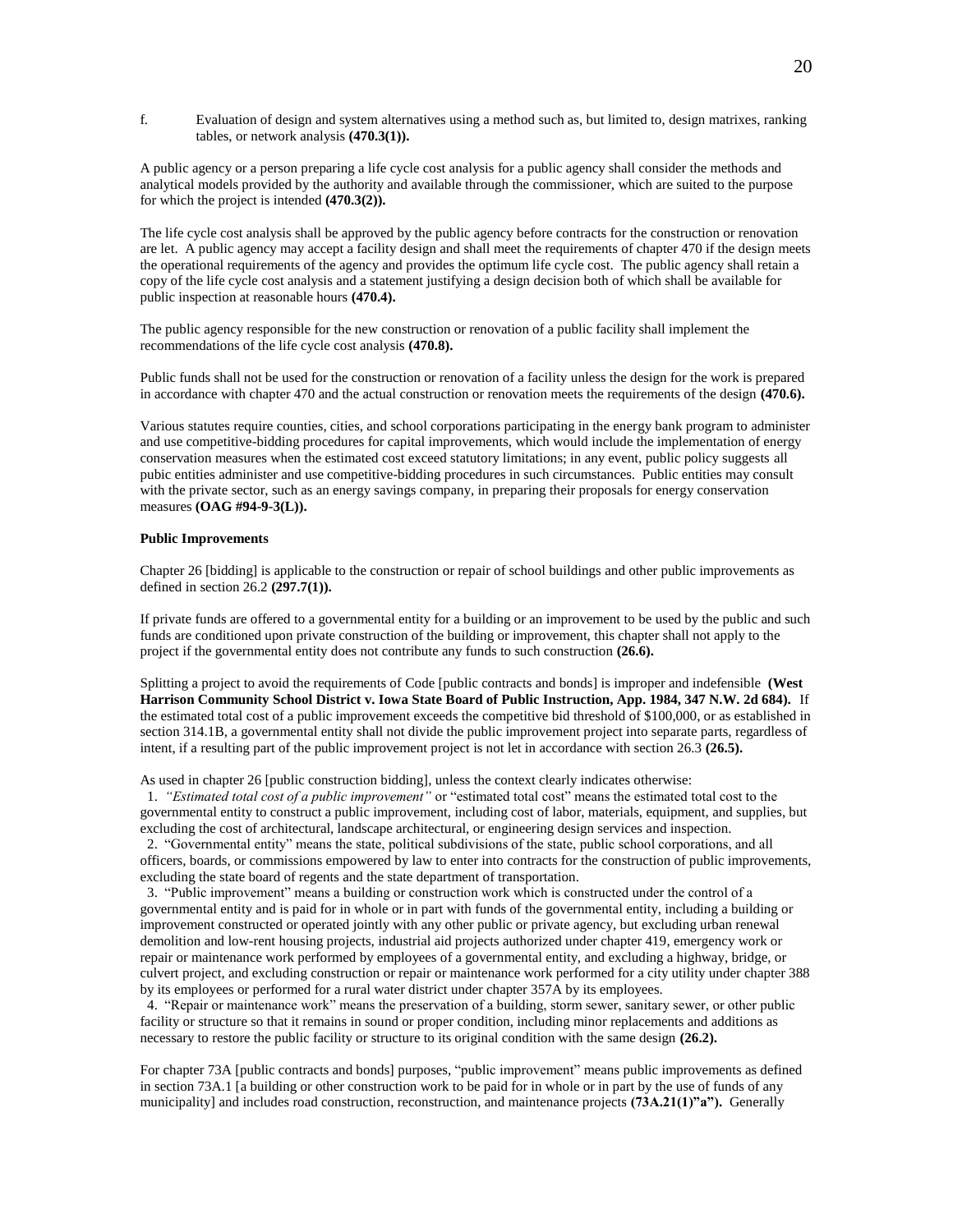chapter 73A no longer applies to school districts except when the term "political subdivision" is used—section 73A.21 applies to the state and any political subdivisions of the state, including a school district **(73A.21(1)"d").**

### **Public Hearing**

If the estimated total cost of a public improvement exceeds the competitive bid threshold in section 26.3, or as adjusted in section 314.1B, the governmental entity shall not enter into a contract for the public improvement until the governmental entity has held a public hearing and has approved the proposed plans, specifications, and form of contract, and estimated total cost of the public improvement. Notice of the hearing must be published as provided in section 362.3. At the hearing, any interested person may appear and file objections to the proposed plans, specifications, contract, or estimated cost of the public improvement. After hearing objections, the governmental entity shall by resolution enter its decision on the plans, specifications, contract, and estimated cost **(26.12).**

- 1. Unless otherwise provided by state law:
	- *a.* If notice of an election, hearing, or other official action is required by the city code, the notice must be published at least once, not less than four nor more than twenty days before the date of the election, hearing, or other action.
	- *b.* A publication required by the city code must be in a newspaper published at least once weekly and having general circulation in the city. However, if the city has a population of 200 or less, or in the case of ordinances and amendments to be published in a city in which no newspaper is published, a publication may be made by posting in 3 public places in the city which have been permanently designated by ordinance.
- 2. In the case of notices of elections, a city with a population of 200 or less meets the publication requirement of this section by posting notices of elections in 3 public places which have been designated by ordinance **(362.3).**

#### **Bids**

If the estimated total cost of a public improvement exceeds the competitive bid threshold of one hundred thousand dollars [\$100,000], or the adjusted competitive bid threshold established in section 314.1B, the governmental entity shall advertise for sealed bids for the proposed public improvement by publishing a notice to bidders. The notice to bidders shall be published at least once, not less than four [4] and not more than forty-five [45] days before the date for filing bids, in a newspaper published at least once weekly and having general circulation in the geographic area served by the governmental entity. Additionally, the governmental entity may publish a notice in a relevant contractor organization publication and a relevant contractor plan room service with statewide circulation, provided that a notice is posted on an internet site sponsored by either a governmental entity or a statewide association that represents the governmental entity **(26.3(1)).**

A governmental entity shall have an engineer licensed under chapter 542B, a landscape architect licensed under chapter 544B, or an architect registered under chapter 544A prepare plans and specifications, and calculate the estimated total cost of a proposed public improvement. A governmental entity shall ensure that a sufficient number of paper copies and, if available, electronic and digital copies of the project's contract documents, including all drawings, plans, specifications, and estimated total costs of the proposed public improvement are made available for distribution at no charge to prospective bidders, subcontractor bidders, suppliers, and plan room services. If a deposit is required as part of a paper contract documents distribution policy by the public owner, the deposit shall not exceed two hundred fifty dollars per set which shall be refunded upon return of the contract documents within fourteen days after award of the project. If the contract documents are not returned in a timely manner and in a reusable condition, the deposit shall be forfeited. The governmental entity shall reimburse the landscape architect, architect, or professional engineer for the actual costs of preparation and distribution of plans and specifications **(26.3(2)).**

Sections 26.4 through 26.13 apply to all competitive bidding pursuant to this section **(26.3(3)).**

Architectural, landscape architectural, or engineering design services procured for a public improvement are not subject to sections 26.3 [competitive bid] and 26.14[competitive quotes] **(26.4).**

When emergency repairs costing more than the competitive bid threshold in section 26.3, or as established in section 314.1B, are necessary in order to ensure the continued use of any school or school facility, the provisions of the law with reference to advertising for bids shall not apply, and in that event the board may contract for such emergency repairs without advertising for bids. However, before such emergency repairs can be made to any schoolhouse or school facility, it shall be necessary to procure a certificate from the AEA administrator that such emergency repairs are necessary to ensure the continued use of the school or school facility **(297.8).** Public hearing requirements would still apply.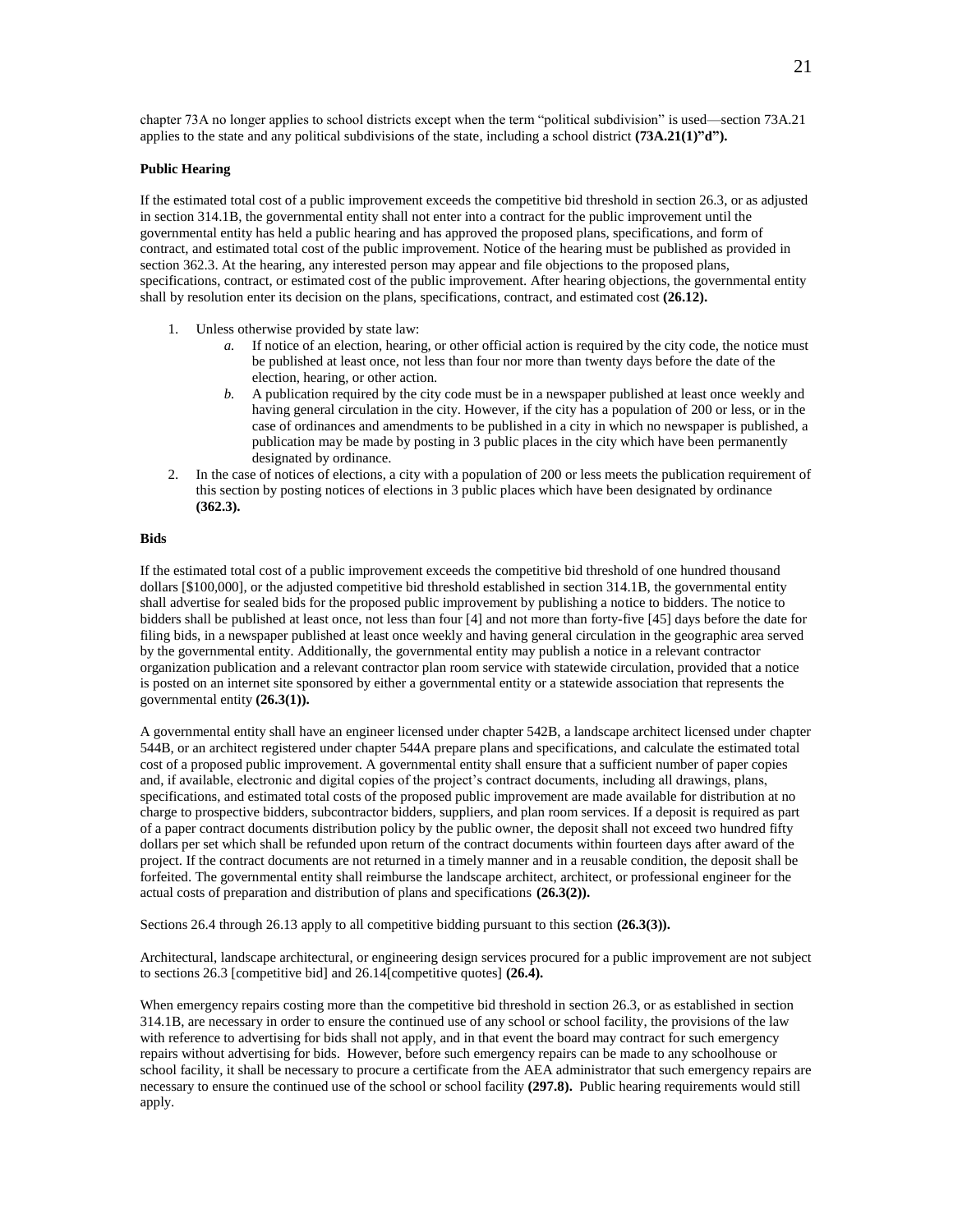No public officer or deputy thereof, if any, shall directly or indirectly or in any manner whatsoever, at any other time or in any other manner than as provided by law, open any sealed bid or convey or divulge to any person any part of the contents of a sealed bid, on any proposed contract concerning which a sealed bid is required or permitted by law **(72.3).**

A violation of the provisions of section 72.3 shall, in addition to criminal liability, render the violator liable, personally and on the violator's bond, if any, to liquidated damages in the sum of one thousand dollars [\$1,000] for each violation, to inure to and be collected by the school corporation of which the violator is an officer or deputy **(72.4).**

Evaluations of bid proposals are public records which are confidential until the bids are opened and an award made. The possibility of misuse of nonconfidential public records does not justify placing restrictions on access to those records **(OAG #79-3-3).**

Where a school district first solicited bids for removal of asbestos from two schools as one project, and awarded the contract without making determination that the lowest bidder was not a "responsible bidder," and after being informed by the lowest bidder's attorney of public bidding requirements and the fact that the project was subject to those requirements, rejected all bids, split the project into two contracts and did not solicit bids from the lowest bidder, the school district divided the repair project for improper, inadequate and indefensible purpose of evading the public bidding procedures **(West Harrison Community School District v. Iowa State Board of Public Instruction, App.1984, 347 N.W. 2d 684).**

Public notice in regard to competitive bidding assumes three elements:

- first, there should be an offering, or notice, extended to the public;
- second, an opportunity for competition; and
- third, a basis for an exact comparison of bids **(OAG #80-9-4).**

Refer to chapter 26 of the Iowa Code for more information on bid security, notice, award, opening and considering bids and early release of retained funds.

#### **Competitive Quotations**

1. Competitive quotations shall be required for a public improvement having an estimated total cost that exceeds the applicable threshold amount provided in this section, but is less than the competitive bid threshold established in section 26.3.

2. Unless the threshold amounts are adjusted pursuant to section 314.1B, the following threshold amounts shall apply: *a.* \$67,000 for a county, including a county hospital.

*b.* \$51,000 for a city having a population of 50,000 or more.

*c.* \$51,000 for a school district having a population of \$50,000 or more.

*d.* \$51,000 for an aviation authority created within a city having a population of 50,000 or more.

*e.* \$36,000 for a city having a population of less than 50,000, for a school district having a population of less than 50,000, and for any other governmental entity.

*f.* The threshold amount applied to a city applies to a city hospital.

3. *a.* When a competitive quotation is required, the governmental entity shall make a good faith effort to obtain quotations for the work from at least two contractors regularly engaged in such work prior to letting a contract. Good faith effort shall include advising all contractors who have filed with the governmental entity a request for notice of projects. The governmental entity shall provide such notice in a timely manner so that a requesting contractor will have a reasonable opportunity to submit a competitive quotation. Quotations may be obtained from contractors after the governmental entity provides a description of the work to be performed, including the plans and specifications prepared by an architect, landscape architect, or engineer, if required under chapter 542B, 544B, or 544A, and an opportunity to inspect the work site. The contractor shall include in the quotation the price for labor, materials, equipment, and supplies required to perform the work. If the work can be performed by an employee or employees of the governmental entity, the governmental entity may file a quotation for the work to be performed in the same manner as a contractor. If the governmental entity receives no quotations after making a good faith effort to obtain quotations from at least two contractors regularly engaged in such work, the governmental entity may negotiate a contract with a contractor regularly engaged in such work.

*b.* The governmental entity shall designate the time, place, and manner for filing quotations, which may be received by mail, facsimile, or electronic mail. The governmental entity shall award the contract to the contractor submitting the lowest responsive, responsible quotation subject to section 26.9, or the governmental entity may reject all of the quotations. The unconditional acceptance and approval of the lowest responsive, responsible quotation shall constitute the award of a contract. The governmental entity shall record the approved quotation in its meeting minutes. The contractor awarded the contract shall not commence work until the contractor's performance and payment bond has been approved by the governmental entity. A governmental entity may delegate the authority to award a contract, to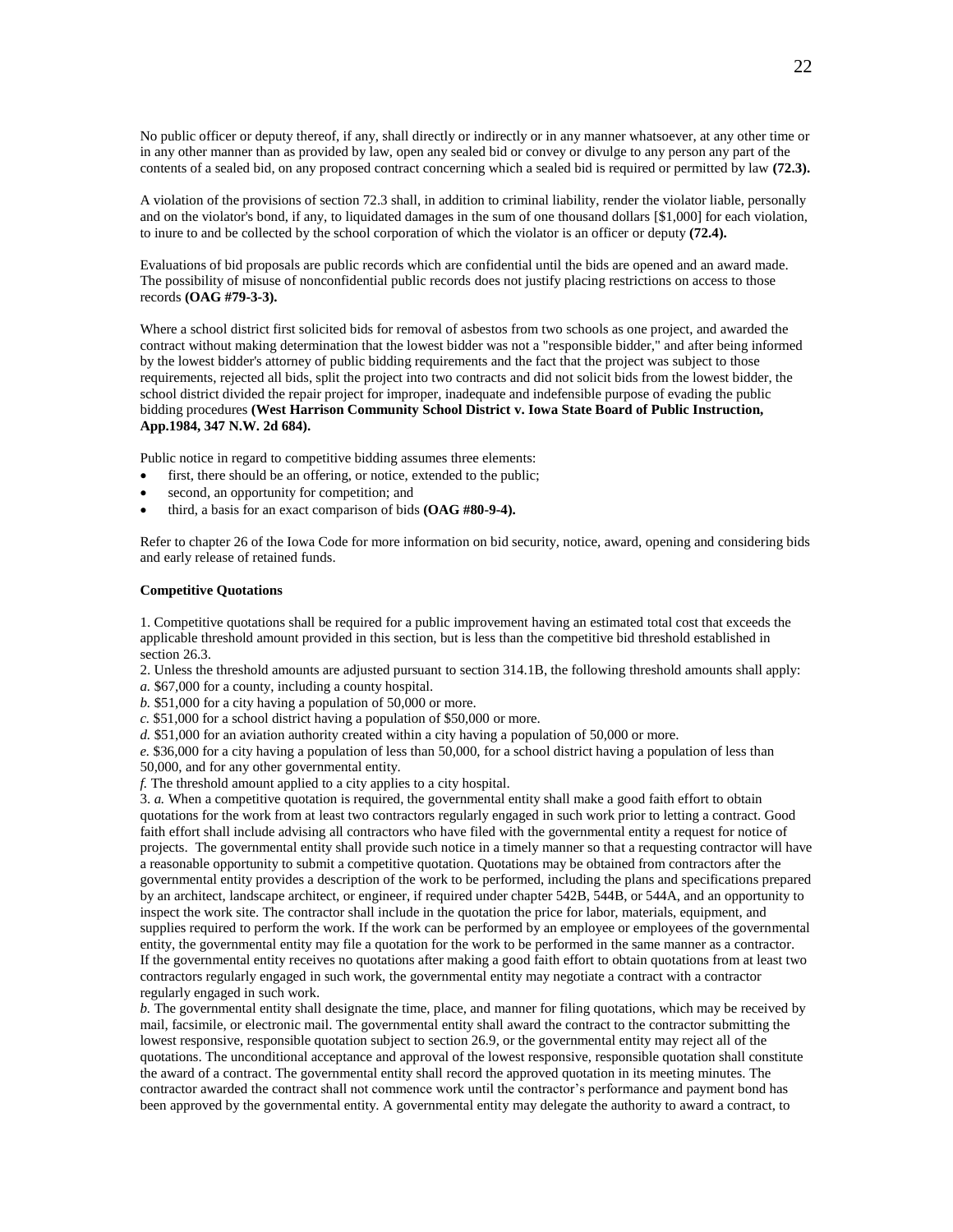execute a contract, to authorize work to proceed under a contract, or to approve the contractor's performance and payment bond to an officer or employee of the governmental entity. A quotation approved outside a meeting of the governing body of a governmental entity shall be included in the minutes of the next regular or special meeting of the governing body.

*c.* If a public improvement may be performed by an employee of the governmental entity, the amount of estimated sales and fuel tax and the premium cost for the performance and payment bond which a contractor identifies in its quotation shall be deducted from the contractor's price for determining the lowest responsive, responsible quotation. If no quotations are received to perform the work, or if the governmental entity's estimated cost to do the work with its employee is less than the lowest responsive, responsible quotation received, the governmental entity may authorize its employee or employees to perform the work **(26.14).**

#### **Alternative procedures**

1. When competitive quotations are required under section 26.14 for a public improvement, the governmental entity may proceed, in lieu of competitive quotations, as if the estimated total cost of the public improvement exceeds the competitive bid threshold under section 26.3.

2. If the total estimated cost of the public improvement does not warrant either competitive quotations under section 26.14 or competitive bidding under section 26.3, the governmental entity may nevertheless proceed with competitive quotations or competitive bidding for the public improvement **(26.14A).**

#### **Structure Demolition Project**

A governmental entity may enter into annual contracts with multiple contractors for structure demolition projects, with each project having a total estimated cost of \$100,000 or less, or each project having a total estimated cost equal to or less than the competitive bid threshold as established in section 314.1B. The governmental entity shall solicit contractors by publishing a notice as provided in section 362.3. A contractor is eligible to perform structure demolition work for the governmental entity after the contractor executes an annual demolition contract in a form satisfactory to the governmental entity, including a bond and insurance. For the twelve-month period following execution of the contract or contracts, the governmental entity may obtain competitive proposals from each eligible contractor as necessary for the demolition of structures. The contractor submitting the lowest responsible proposal shall enter into a contract addendum to perform the work **(26.15).**

#### **Architects**

The practice of architecture affects the public health, safety, and welfare and is subject to regulation and control in the public interest. Only persons qualified by the law of the state are authorized to engage in the practice of architecture in the state **(544A.1).**

A person shall not engage in the practice of engineering or land surveying in the state unless the person is a licensed professional engineer or a licensed professional land surveyor as provided in chapter 542B, except as permitted by section 542B.26 **(542B.1).**

An architect's fee is based on the original cost of the building. Where a change of materials must be made to meet lawful specifications and these materials are higher priced than the original ones, an architect cannot charge on the extra cost. The architect is supposed to know legal materials when signing the contract **(OAG #58-1-7(L)).** 

Architect's fees can be paid from the proceeds of a bond issue. Such fees are considered as part of the cost of construction of a building and should be paid out of the same fund as a building **(OAG #29-2-4(L), OAG #39-5- 27(L)).** If the bond issue fails, and the school board has employed an architect to make preliminary sketches and present informative data, the costs may be paid out of the general fund **(1954 Op. Att'y Gen. 98 (#53-11-19)).** Architect's fee for schematic phase of projects presented to the electorate may be paid from the general fund even when a bond issue is defeated. When a building is constructed with proceeds of a 67.5 cent schoolhouse levy [PPEL], the architect may be paid from such fund **(1970 Op. Att'y Gen. 344 (#69-11-28)).**

#### **Preference**

When a contract for a public improvement is to be awarded to the lowest responsible bidder, a resident bidder shall be allowed a preference as against a nonresident bidder from a state or foreign country if that state or foreign country gives or requires any preference to bidders from that state or foreign country, including but not limited to any preference to bidders, the imposition of any type of labor force preference, or any other form of preferential treatment to bidders or laborers from that state or foreign country. The preference allowed shall be equal to the preference given or required by the state or foreign country in which the nonresident bidder is a resident. In the instance of a resident labor force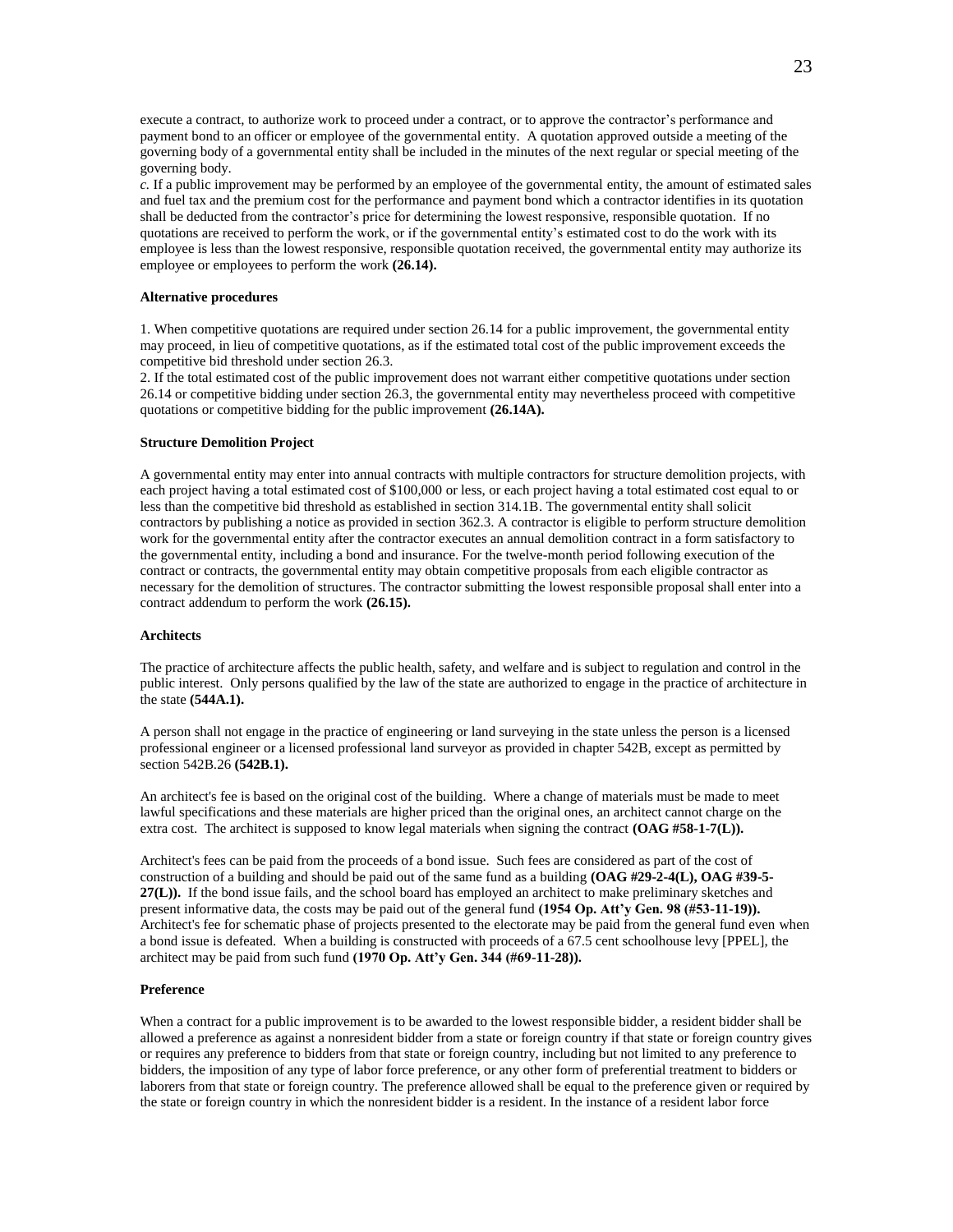preference, a nonresident bidder shall apply the same resident labor force preference to a public improvement in this state as would be required in the construction of a public improvement by the state or foreign country in which the nonresident bidder is a resident **(73A.21(2)).**

#### **Contracts and Bonding**

Officers empowered to expend, or direct the expenditure of, public money of the state shall not make any contract for any purpose which contemplates an expenditure of such money in excess of that authorized by law **(72.1).**

Contracts based on bids made by mistake are not enforceable **(1912 Op. Att'y Gen. 735 (#12-7-10)).**

#### **Bid Bonds**

Contracts for the construction of a public improvement shall, when the contract price equals or exceeds twenty-five thousand dollars [\$25,000], be accompanied by a bond, with surety, conditioned for the faithful performance of the contract, and for the fulfillment of other requirements as provided by law. The bond may also be required when the contract price does not equal that amount . However, if a contractor provides a performance or maintenance bond as required by a public improvement contract governed by this chapter and subsequently the surety company becomes insolvent and the contractor is required to purchase a new bond, the contractor may apply for reimbursement from the governmental agency that required a second bond and the claims shall be reimbursed from funds allocated for road construction purposes. If the requirement for a bond is waived pursuant to section 12.44, a person, firm, or corporation, having a contract with the targeted small business or with subcontractors of the targeted small business, for labor performed or materials furnished, in the performance of the contract on account of which the bond was waived, is entitled to any remedy provided under this chapter. When a bond has been waived pursuant to section 12.44, the remedies provided for under this paragraph are available in an action against the public corporation. **(573.2).**

Agencies of state government shall be required to waive the requirement of satisfaction, performance, surety, or bid bonds for targeted small businesses which are able to demonstrate the inability of securing such a bond because of a lack of experience, lack of net worth, or lack of capital. This waiver shall not apply to businesses with a record of repeated failure of substantial performance or material breach of contract in prior circumstances. The waiver shall be applied only to a project or individual transaction amounting to fifty thousand dollars or less, notwithstanding section 573.2. In order to qualify, the targeted small business shall provide written evidence to the department of inspections and appeals that the bond would otherwise be denied the business. The granting of the waiver shall in no way relieve the business from its contractual obligations and shall not preclude the state agency from pursuing any remedies under law upon default or breach of contract. The department of inspections and appeals shall certify targeted small businesses for eligibility and participation in this program and shall make this information available to other state agencies. Subdivisions of state government may also grant such a waiver under similar circumstances **(12.44).**

The obligation of the public corporation to require, and the contractor to execute and deliver said bond, shall not be limited or avoided by contract. A public corporation, with respect to a public improvement which is or has been competitively bid or negotiated, shall not require a contractor to procure a bond, as required under section 573.2, from a particular insurance or surety company, agent, or broker **(573.3).**

A deposit of money, certified check on a solvent bank of the county in which the improvement is to be located, a credit union certified share draft, state or federal bonds, bonds issued by a school corporation may be received in an amount equal to the amount of the bond and held in lieu of a surety on the bond, and when so received the securities shall be held on the terms and conditions applicable to a surety **(573.4).**

The amount of the bond shall be fixed, and the bond approved, by the official board or officer empowered to let the contract, in an amount not less than seventy-five percent [75%] of the contract price, and sufficient to comply with all requirements of said contract and to insure the fulfillment of every condition, expressly or impliedly embraced in said bond; except that in contracts where no part of the contract price is paid until after the completion of the public improvement the amount of said bond may be fixed at not less than twenty-five percent [25%] of the contract price **(573.5).**

Notwithstanding section 573.14, a public corporation may release retained funds upon completion of ninety-five percent [95%] of the contract under certain circumstances **(573.15A).**

Where a bidder's check is lost, there is no liability on the school district. The district should not furnish a bond to protect the drawee bank **(OAG #25-12-2(L)).**

#### **Payment Schedule to Architects and Contractors**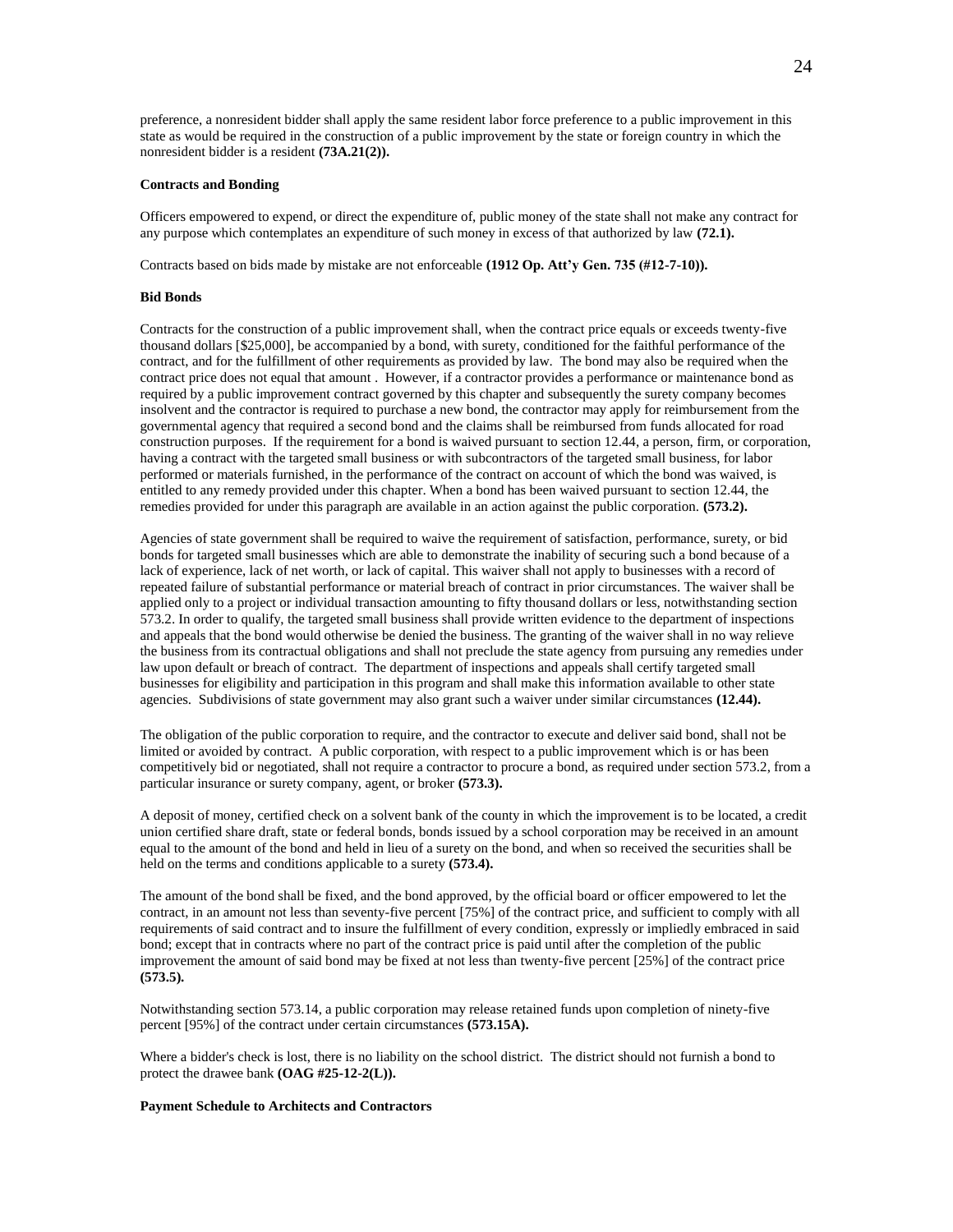Payments made under contracts for the construction of public improvements, unless provided otherwise by law, shall be made on the basis of monthly estimates of labor performed and material delivered, as determined by the project architect or engineer. The public corporation shall retain from each monthly payment not more than five percent [5%] of that amount which is determined to be due according to the estimate of the architect or engineer. The contractor may retain from each payment to a subcontractor not more than the lesser of five percent or the amount specified in the contract between the contractor and the subcontractor **(573.12(1)).**

Interest shall be paid to the contractor on any progress payment that is approved as payable by the public corporation's project architect or engineer and remains unpaid for a period of fourteen [14] days after receipt of the payment request at the place, or by the person, designated in the contract, or by the public corporation to first receive the request, or for a time period greater than fourteen [14] days, unless a time period greater than fourteen [14] days is specified in the contract documents, not to exceed thirty [30] days, to afford the public corporation a reasonable opportunity to inspect the work and to determine the adequacy of the contractor's performance under the contract **(573.12(2)"a"(1)).**

A public corporation shall not be permitted to plead noncompliance with section 573.12 and the retained percentage of the contract price, which in no case shall be more than five percent [5%], constitutes a fund for the payment of claims for materials furnished and labor performed on the improvement and shall be held and disposed of by the public corporation as provided in chapter 573 **(573.13).**

The fund provided for in section 573.13 shall be retained by the public corporation for a period of thirty [30] days after the completion and final acceptance of the improvement. If at the end of the thirty-day period claims are on file as provided the public corporation shall continue to retain from the unpaid funds a sum equal to double the total amount of all claims on file. The remaining balance of the unpaid fund, or if no claims are on file, the entire unpaid fund, shall be released and paid to the contractor **(573.14).**

No part of the unpaid fund due the contractor shall be retained as provided in chapter 573 on claims for material furnished, other than materials ordered by the general contractor or the general contractor's authorized agent, unless such claims are supported by a certified statement that the general contractor had been notified within thirty [30] days after the materials are furnished or by itemized invoices rendered to contractor during the progress of the work of the amount, kind, and value of the material furnished for use upon the said public improvement **(573.15).**

Notwithstanding anything in this Code to the contrary, when at least ninety-five percent [95%] of any contract for the construction of public improvements has been completed to the satisfaction of the public contracting authority and owing to conditions beyond the control of the construction contractor the remaining work on the contract cannot proceed for a period of more than sixty [60] days, such public contracting authority may make full payment for the completed work and enter into a supplemental contract with the construction contractor involved on the same terms and conditions so far as applicable thereto for the construction of the work remaining to be done, provided however, that the contractor's surety consents thereto and agrees that the bond shall remain in full force and effect **(573.27).**

### **Refunds of Sales Tax on Construction Projects**

A governmental subdivision may make application to the department of revenue for the refund of the sales or use tax upon the sales price of all sales of goods, wares, or merchandise, or from services furnished to a contractor, used in the fulfillment of a written contract with any political subdivision if the property becomes an integral part of the project under contract and at the completion of the project becomes public property or is devoted to educational uses **(423.4(1)).**

Such contractor shall state under oath, on forms provided by the department of revenue, the amount of such sales of goods, wares or merchandise or services furnished and used in the performance of such contract, and upon which sales or use tax has been paid, and shall file such forms with the governmental unit which has made any written contract for performance by the contractor. The forms shall be filed by the contractor with the governmental unit before final settlement is made **(423.4(1)"a").**

Such governmental unit shall, not more than one year after the final settlement has been made, make application to the department of revenue for any refund of the amount of such sales or use tax which shall have been paid upon any goods, wares, or merchandise, or services furnished, the application to be made in the manner and upon forms to be provided by the department, and the department shall forthwith audit the claim and, if approved, issue a warrant to the governmental unit in the amount of the sales or use tax which has been paid to the state of Iowa under the contract **(423.4(1)"b").**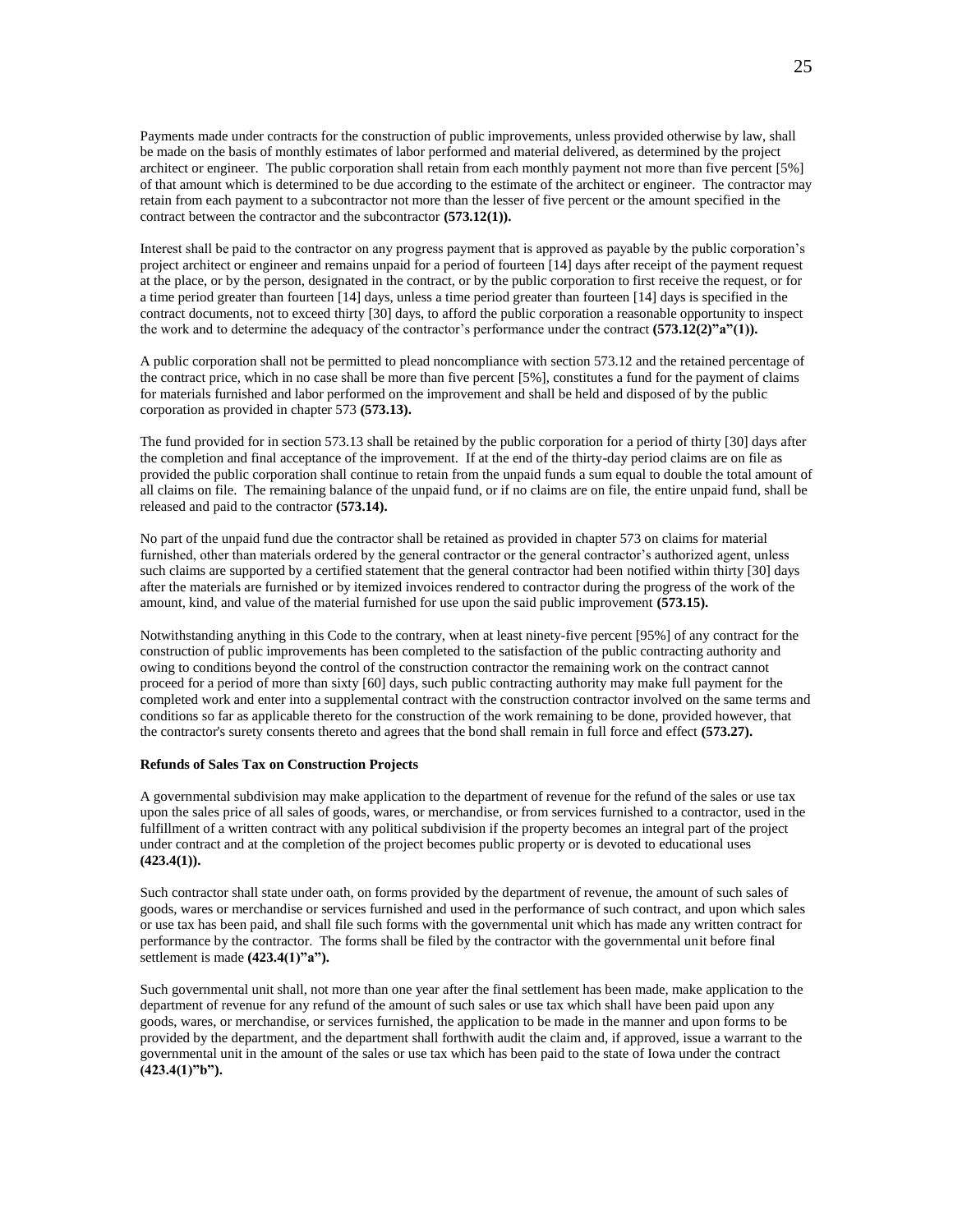Only the state sales or use tax is refundable. Local option taxes paid by the contractor are not refundable **(423.4(2)"d").**

Any contractor who shall willfully make a false report of tax paid under the provisions of this subsection is guilty of a simple misdemeanor and in addition shall be liable for the payment of the tax and any applicable penalty and interest **(423.4(1)"d").**

Contractors, subcontractors, and builders who enter into written construction contracts with designated exempt entities, businesses in economic development areas, or rural water districts organized under Iowa Code chapter 504A can still be required to remit sales tax on building materials, supplies, and equipment to their suppliers or to pay a corresponding use tax. Reasons for this will vary; these reasons are not intended to be all-inclusive. In the case of a contractor, subcontractor, or builder entering into a written construction contract with a designated exempt entity, the requirement to remit or pay tax can result from failure to secure an exemption certificate or purchasing agent authorization letter. In the case of a contractor, subcontractor, or builder entering into a written construction contract with businesses in economic development areas or rural water districts organized under Iowa Code chapter 504A, the requirement to remit or pay tax can result from the fact that businesses in economic development areas or rural water districts organized under Iowa Code chapter 504A are not designated exempt entities and thus not eligible to claim their exemption. Even if no right to claim the designated exempt entity exemption exists, under the provisions of Iowa Code section 422.45(7) or 15.331A(1), a contractor is still required to provide a designated exempt entity which has not properly claimed its exemption, business or supporting business in an economic development area, or a rural water district organized under Iowa Code chapter 504A with a statement before final settlement of the contract, showing the amount of sales of goods, wares or merchandise or services rendered, furnished or performed and used in the performance of the contract, and the amount of sales and use taxes paid on these items. The department provides Form 35-002 for this purpose. If final settlement occurred before May 20, 1999, the governmental unit, private nonprofit educational institution, nonprofit private museum, business or supporting business, or rural water district organized under Iowa Code chapter 504A has six months after the final settlement to file a claim for refund on Form 35-003 for sales and use taxes paid by the contractor. If final settlement occurs on or after May 20, 1999, a period of one year after the date of final settlement is allowed for filing a claim for refund. The failure of a contractor to remit taxes on materials, supplies, and equipment used in the performance of a construction contract does not relieve the contractor of liability even though the refund was not or cannot be claimed. See *Dealers Warehouse Co. Inc. v. Department of Revenue,* Jasper County District Court, 90-3910936, December 6, 1978. If a construction contract is a contract which includes machinery or equipment with installation (see rule 701—19.8(422,423)) or a mixed contract (see rule 701— 19.9(422,423)), the machinery and equipment must be purchased tax-free because the machinery and equipment will be resold to the contract sponsor. There will be no sales tax charged on resales of machinery and equipment to sponsors which are designated exempt entities, businesses in economic development areas, or rural water districts organized under Iowa Code chapter 504A since these sales are exempt under Iowa Code sections 422.45(5) and 422.45(8). See also 261—subrule 58.4(7) for an explanation of the exemption for sales of machinery and equipment to businesses or supporting businesses in an economic development area **(IAC 701--19.12(5)).**

Sales tax refunds may be spent by the school board for the original project which was the source of the refund but not for construction of a new building or for an addition to an existing building; funds received from sale of real estate may be used for the purposes listed in Code; and contributions from the public may be used for the purposes designated by the donors but the voters [or board in some instances], not donors, must approve new construction **(OAG #86-12-13).**

# **Disposition of School Property**

# **Vacating School Facilities**

The board of directors shall determine the number of schools to be taught, divide the corporation into such wards or other divisions for school purposes as may be proper, determine the particular school which each child shall attend, and designate the period each school shall be held beyond the time required by law **(279.11).**

The board of directors of a school district by record action may discontinue any or all of grades seven [7] through twelve [12] and negotiate an agreement for attendance of the pupils enrolled in those grades in the schools of one or more contiguous school districts having accredited school systems **(282.7(1)).**

The board of directors shall notify the cities located within the school district, the counties in which the school district may be located, and the department of administrative services annually of the facilities and buildings owned by the public school corporation which are vacant and available to be leased or purchased **(297.4).**

## **Procedures for Closing Facilities (Barker Guidelines)**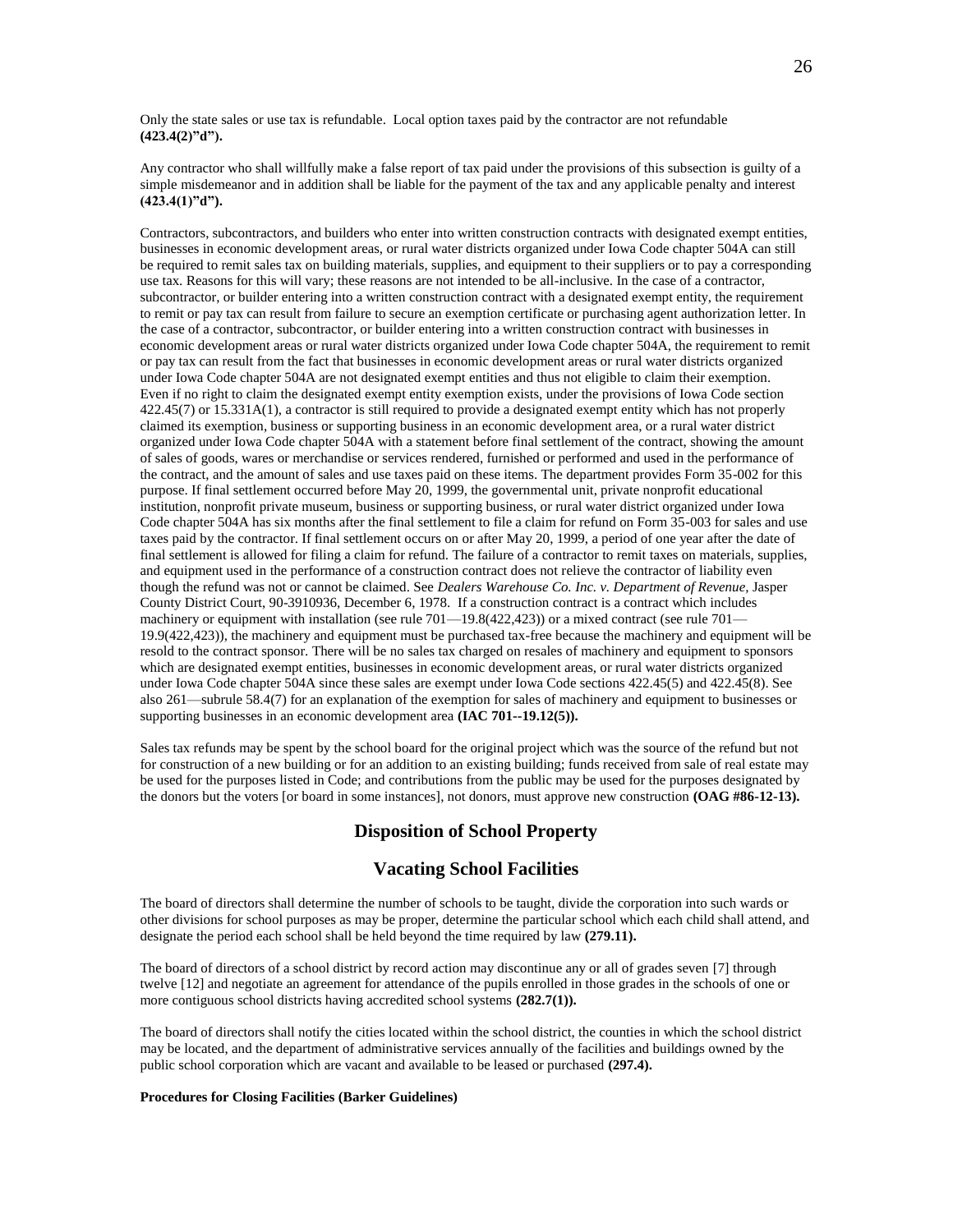The state board of education has reviewed local board decisions involving the closing of attendance centers. The first time it addressed a school closing issue, the state board issued seven principles to guide local boards, commonly called the Barker Guidelines. These guideline were reviewed and approved by the Iowa Supreme Count in Keeler v. Iowa Board of Public Instruction, 331 NW2d 110, 112 (Iowa 1983). Those steps have long existed as guidance and they remain as valid guidance. Those steps are:

- The board shall establish a timeline in advance for carrying out the procedures involved in making the decision on the matter, focusing all aspects of the timeline upon the anticipated date that the board will make its final decision.
- The board shall inform segments of the community within its district that the matter is under consideration by the board. This shall be done in a manner reasonably calculated to apprise the public of that information.
- The board shall seek public input in all study and planning steps involved in making the decision.
- The board and groups and individuals selected by the board shall carry out sufficient research, study, and planning. The research, study, and planning shall include consideration of, at a minimum, student enrollment statistics, transportation costs, financial gains and losses, program offerings, plant facilities, and staff assignment.
- The board shall promote open and frank public discussion of the facts and issues involved.
- The board shall make a proper record of all steps taken in the making of the decision.
- The board shall make its final decision in an open meeting with record made thereof **(1 D.P.I. App Dec. 145 (1977)).**

#### **Disposition with School Budget Review Committee Approval**

The SBRC may authorize a district to spend a reasonable and specified amount from its unexpended fund balance for the following purposes:

The costs associated with the demolition of an unused school building, or the conversion of an unused school building for community use, in a school district involved in a dissolution or reorganization under chapter 275, if the costs are incurred within three [3] years of the dissolution or reorganization **(257.31(7)"a"(2)).**

### **Disposition by Sales and Leases**

Monies received from the condemnation, sale, or other disposition for public purposes of schoolhouses, school sites, or both schoolhouses and school sites shall be deposited in the PPEL fund and may without a vote of the electorate be used for the purposes authorized under section 298.3, as ordered by the board of directors of such school district **(279.41).**

The board of directors of a school district may sell, lease, or dispose of, in whole or in part, a schoolhouse, school site, or other property belonging to the district **(297.22(1)"a").** Before the board may sell, lease for a period in excess of one year, or dispose of any property belonging to the school, the board shall hold a public hearing on the proposal. After the public hearing, the board may make a final determination on the proposal contained in the resolution **(297.22(1)"c").** However, property having a value of not more than five thousand dollars [\$5,000], other than real property, may be disposed of by any procedure which is adopted by the board and each sale shall be published by at least one [1] insertion each week for two [2] consecutive weeks in a newspaper having general circulation in the district **(297.22(1)"d").**

The AEA board is authorized to sell, lease, or dispose of, in whole or in part, property belonging to the AEA. Before the AEA may sell property belonging to the agency, the board of directors shall comply with the requirements set forth in section 297.22. Before the board of directors of an AEA may lease property belonging to the agency, the board shall obtain the approval of the director of the Department of Education **(273.3(21)).**

The voters at the regular election shall have the powers to, except when restricted by section 297.25, direct the sale, lease, or other disposition of any schoolhouse or site or other property belonging to the corporation, and the application to be made of the proceeds thereof. However, nothing in this section shall be construed to prevent the sale, lease, exchange, gift, or grant and acceptance of any interest in real or other property of the corporation to the extent authorized in section 297.22 **(278.1(1)"b").**

A proposition to sell a school site or school building and use the proceeds in a certain way is a single proposition and may be so stated on a ballot. However, if more than one public measure is to be voted upon, they may be printed on the same ballot but as single propositions, one below the other with one-inch space between them **(1944 Op. Att'y Gen. 139 (#44-3-4)).**

Proceeds from the sale or disposition of real property shall be placed in the PPEL fund. Proceeds from the sale or disposition of property other than real property shall be placed in the general fund. Proceeds from the lease of real or other property shall be placed in the general fund **(297.22).**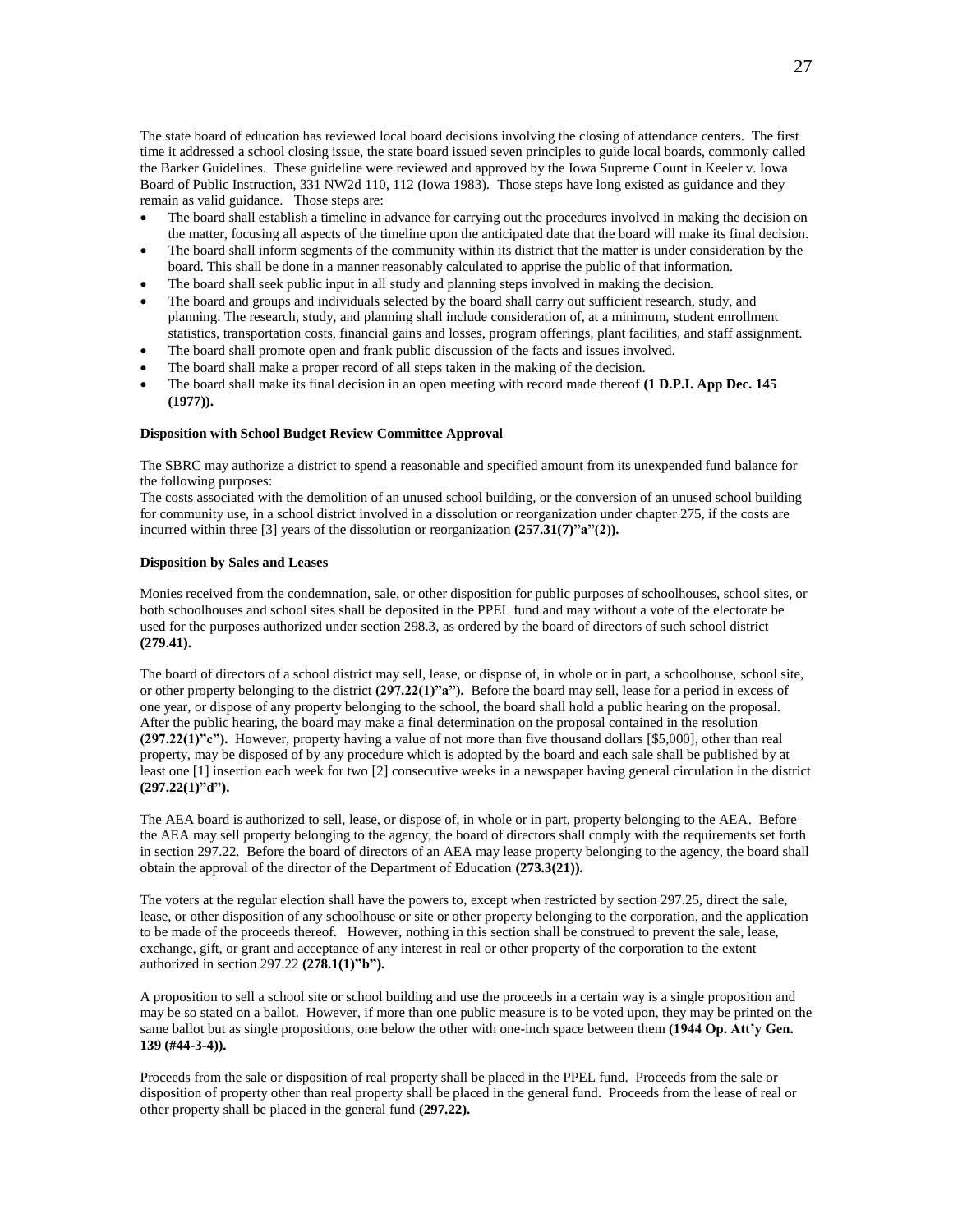If the real property contains less than two [2] acres, is located outside of a city, is not adjacent to a city and was previously used as a schoolhouse site, the procedure contained in sections 297.15 through 297.20 shall be followed in lieu of section 297.22 for sale, lease, or disposition of real property belonging to the district **(297.22(1)"a").**

The board of directors of a school district may sell, lease, exchange, give, or grant and accept any interest in real property to, with, or from a county, municipal corporation, school district, township, or AEA if the real property is within the jurisdiction of both the grantor and grantee  $(297.22(2)<sup>n</sup>a<sup>n</sup>)$ .

The board of directors of a school district may lease a portion of an existing school building in which the remaining portion of the building will be used for school purposes for a period of not to exceed five [5] years. The lease may be renewed at the option of the board. The notice and public hearing requirements of this section do not apply to the lease of a portion of an existing school building. A school district shall pay out of the revenue from a lease to the state of Iowa, and to the city, school district and any other political subdivision authorized to levy taxes, an amount as determined by this section. The amount shall be determined by applying the annual tax rate of the taxing district to the assessed value of the portion of the building leased, prorated for the term of the lease during the appropriate taxing period. The provisions of this section relating to the payment of property tax because of leases shall only apply to leases to private, for-profit entities which lease a portion of the school building for a period of thirty [30] or more consecutive days **(297.22(2)"b").**

The provisions in subsections 1 and 2 relating to the sale, lease, or disposition of school district property do not apply to student-constructed buildings and the property on which student-constructed buildings are located. The board of directors of a school district may sell, lease, or dispose of a student-constructed building and the property on which the student-constructed building is located, and may purchase sites for the erection of additional structures, by any procedure which is adopted by the board **(297.22(3)).**

Sections 297.22 shall be construed as independent of the power vested in the electors by section 278.1, and as additional to such power. If a board of directors has exercised its independent power under section 297.22 regarding the disposition of real or personal property of the school district and has by resolution approved such action, the electors may subsequently proceed to exercise their power under section 278.1 for a purpose directly contrary to an action previously approved by the board in accordance with section 297.22. However, the electors shall be limited to ten [10] days after an action by the board to exercise such power for a purpose directly contrary to the board's action **(297.25).**

The governor shall issue an executive order requiring all state agencies to consider the leasing of a vacant facility or building which is appropriately located and which is owned by a public school corporation before a state agency leases, purchases, or constructs a facility or building. The state agency may lease a facility or building owned by a public school corporation with an option to purchase the facility or building in compliance with section 297.22. The lease shall provide that the public school corporation may terminate the lease if the corporation needs to use the facility or building for school purposes. The public school corporation shall notify the state agency at least thirty [30] days before the termination of the lease **(7.20).**

When voters authorize the board of directors to sell and convey or lease or otherwise dispose of certain real property such authorization does not give the board power to deal with the real property differently than other property which they are otherwise authorized to sell or lease **(1968 Op. Att'y Gen. 115 (#67-5-23)).**

A school board has six months during which it can seek the best bid for property advertised for sale **(OAG #64-8- 7(L)).**

The school board may give free of charge an old schoolhouse site to a town under section 297.22 **(OAG #71-9-14).**

Where a school district board conveys real estate to another governmental unit by gift, it does not hold power to spend school funds to demolish school buildings to satisfy the wishes of the donee of the gift because such expenditure would not be for a school purpose **(OAG #82-1-1(L)).**

Payment for school property must be made in cash. No mortgage on real estate may be accepted. The authority to sell does not give authority to accept anything but cash in settlement for property **(OAG #32-8-6(L)).**

Neither by board action nor on petition could a school building be sold if there weren't sufficient remaining schoolhouses to house the pupils **(OAG #52-1-7).**

AEAs may not buy property from sources other than school districts **(OAG #94-12-3(L)).**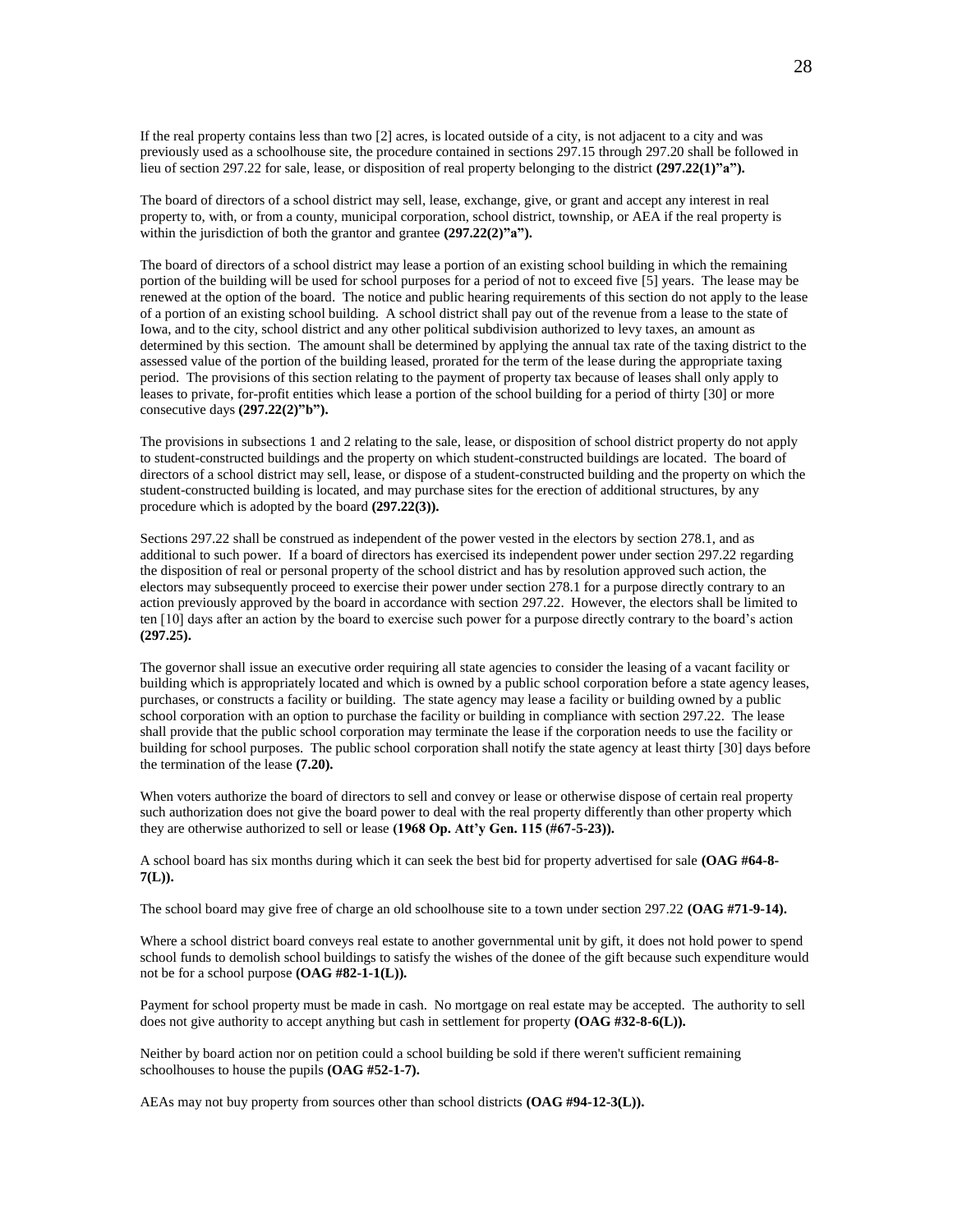Any school building or any school site, the title of which is vested in the state of Iowa by reason of it having been provided by state mining camp funds for schools in mining camps, shall be sold by the department when the director of the department of education determines it is no longer needed for school purposes **(297.26).**

If there is any school equipment, supplies, or other usable school materials, such as desks, blackboards, playground equipment, or the like, in or on said buildings or grounds, the director of the department of education may remove the same and divert their use to other public school districts **(297.32).**

All deeds and conveyances of land executed by or purporting to be executed by a school district or by the board of directors of a school district, and placed of record more than 10 years earlier, which deeds or conveyances purport to sustain the record title, are legalized and valid, even though the record fails to show that all necessary steps in the sale and deeding of the property were complied with. The deeds and conveyances are legalized and valid as if the record showed that the law had been complied with, and that the sales had been duly authorized by the electors of the school district **(589.25).**

## **Disposition by Reversion of Sites**

Any real estate, owned by a school district, containing less than two [2] acres, situated wholly outside of a city, and not adjacent thereto, and heretofore used as a schoolhouse site shall revert to the then owner of the tract from which the same was taken, provided that said owner of the tract last aforesaid shall, within the time hereinafter prescribed, pay the value thereof to such school district. Any such schoolhouse site containing two [2] or more acres shall be subject to the law as otherwise provided **(297.15).**

In case the school district and said owner of the tract from which such school site was taken, do not agree as to the value of such site, the chief judge of the judicial district of the county in which the greater part of such school district is situated, shall, on the written application of either party, appoint three [3] disinterested voters of the county from the list of person eligible to serve as compensation commissioners to appraise the site **(297.16).**

The county sheriff shall give notice to both parties of the time and place of making such appraisement, which notice shall be served in the same manner and for the same time as for the commencement of action in the district court **(297.17).**

Such appraisers shall inspect the premises and, at the time and place designated in the notice, appraise said site in writing, which appraisement, after being duly verified, shall be filed with the county sheriff **(297.18).**

If the owner of the tract from which said site was taken fails to pay the amount of such appraisement to such school district within twenty [20] days after the filing of same with the county sheriff, the school district may sell said site to any other person at the appraised value, or may sell the same at public sale to the highest bidder **(297.19).**

If there are improvements on said site, the improvements may, at the request of either party, be appraised and sold separately **(297.20).**

A school board may sell improvements on a site to the owner at a price mutually agreed upon, or it may sell to the owner at a price higher than the appraised value. The landowner has no equity in improvements placed on the site with public funds **(OAG #54-10-28(L)).**

Where a large farm was divided into tracts and two of the tracts adjoin the school ground and both owners want the school site, they should draw lots. If not, the site should be sold according to law **(OAG #55-1-17).**

# **Disposition of Land to the Federal Government**

Whenever the federal government, or any agency or department thereof shall have heretofore located or shall hereafter locate in any county an ordnance plant or other project which may be deemed desirable for the development of the national defense or for the purpose of flood control, and for the purpose of so locating such plant or project shall have heretofore determined, or shall hereafter determine, that real property and improvements thereon owned by school districts is required, the board of directors of such school districts by resolution is hereby authorized to sell and convey such property at a price and upon terms as may be agreed upon, any such instruments of conveyance to be executed on behalf of such school districts by the president of such district **(274.39).**